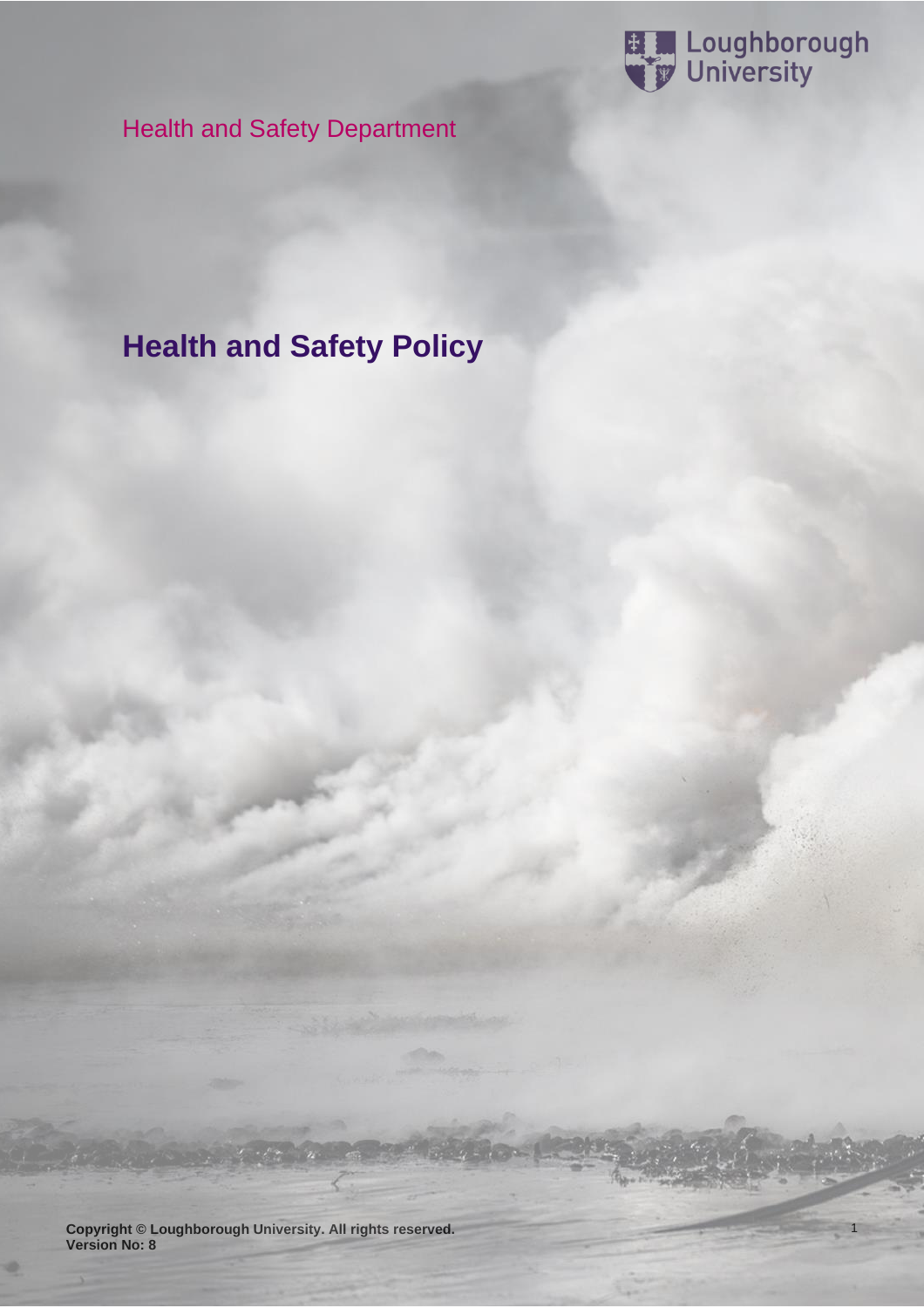# Document Control



| <b>Document Details</b> |               |
|-------------------------|---------------|
| Reference               |               |
| <b>Version Number</b>   | 8             |
| <b>Effective From</b>   | October 2021  |
| Approval Date           |               |
| <b>Review Date</b>      | October 2023  |
| Author                  | Neil Budworth |

| <b>Document Revision History</b> |                                                                                                                                                                                                                                                                    |                   |             |  |  |  |  |  |  |  |
|----------------------------------|--------------------------------------------------------------------------------------------------------------------------------------------------------------------------------------------------------------------------------------------------------------------|-------------------|-------------|--|--|--|--|--|--|--|
| Date                             | <b>Revisions Made</b>                                                                                                                                                                                                                                              | Revisions made by | Approved by |  |  |  |  |  |  |  |
| Dec 2006                         |                                                                                                                                                                                                                                                                    | UH&SS             |             |  |  |  |  |  |  |  |
| Oct 2009                         |                                                                                                                                                                                                                                                                    | UH&SS             |             |  |  |  |  |  |  |  |
| Oct 2011                         | Update to reflect new University<br>management structure                                                                                                                                                                                                           | UH&SS             |             |  |  |  |  |  |  |  |
| Feb 2014                         | Training matrix inserted                                                                                                                                                                                                                                           | UH&SS             |             |  |  |  |  |  |  |  |
| Jan 2017                         | Changes to job titles, Update of training<br>matrix and inclusion of Departmental and<br>School safety officer training matrix                                                                                                                                     | UH&SS             |             |  |  |  |  |  |  |  |
| Jun 2018                         | Changes to reflect the revised Health,<br>Safety and Environment Committee<br>structure and the new Ionising Radiation<br>Regulations 2017<br>Removal of Head of Department duties and<br>alignment of Dean and Director of<br><b>Professional Services duties</b> | UH&SS             |             |  |  |  |  |  |  |  |
| Nov 2019                         | Changes to reflect the dissolution of the<br>Health, Safety and Environment<br><b>Consultative Committee</b>                                                                                                                                                       | UH&SS             |             |  |  |  |  |  |  |  |
| Oct 2021                         | Minor modifications to reflect changes in<br>Vice Chancellor and in job titles                                                                                                                                                                                     | UH&SS             |             |  |  |  |  |  |  |  |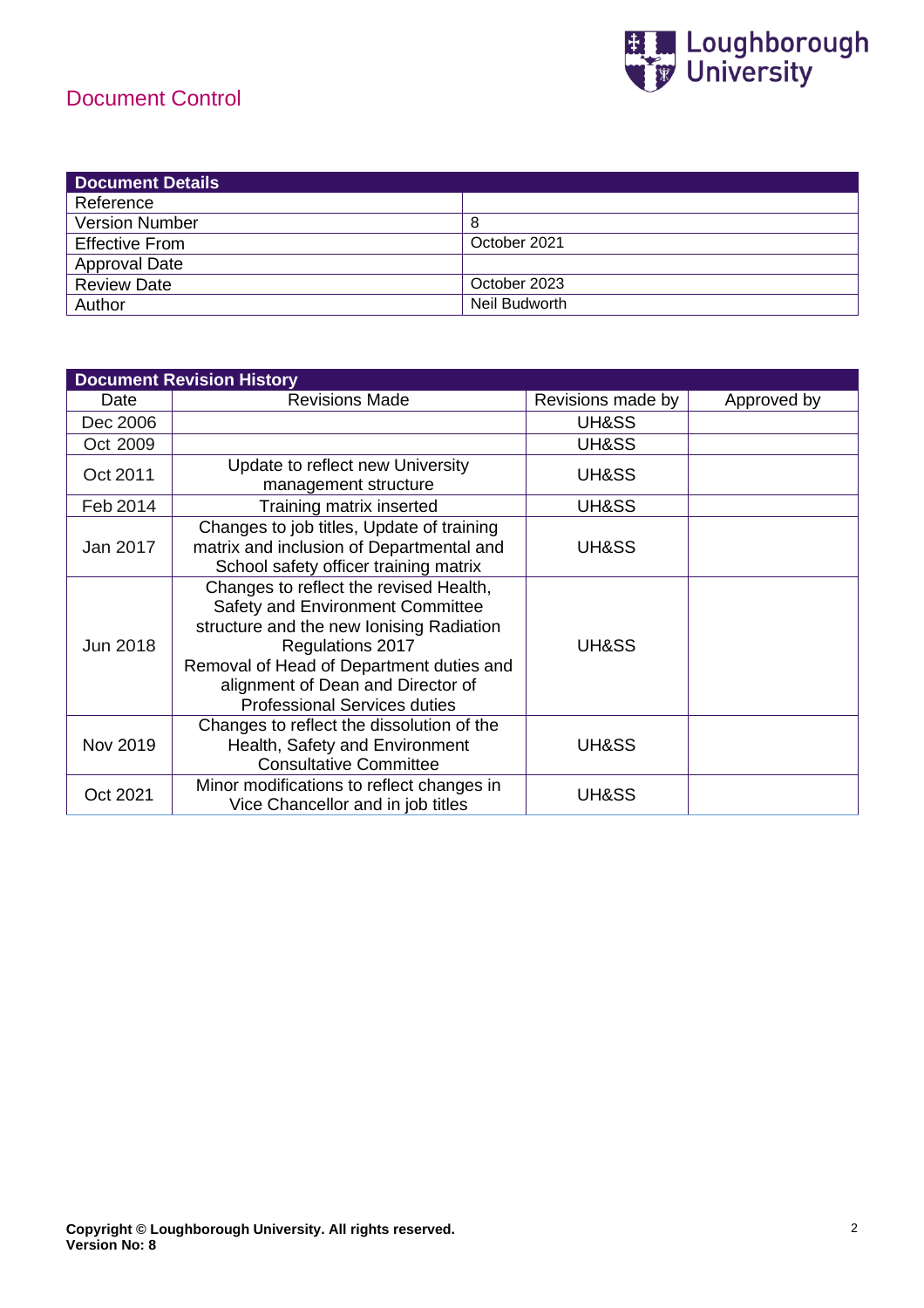# **Contents**

- 1. Introduction by the Vice Chancellor
- 2. The Health and Safety Policy Statement
- 3. Responsibilities
- 3.1 University Council
- 3.2 Vice Chancellor
- 3.3 Academic Leadership Team
- 3.4 Chief Operating Officer
- 3.5 Deans of Schools
- 3.6 Directors and Heads of Professional Services
- 3.7 Operations Managers
- 3.8 Director of Health, Safety and Wellbeing
- 3.9 Radiological Protection Officer
- 3.10 Deputy University Health Safety and Risk Manager
- 3.11 University Occupational Health Manager
- 3.12 University Fire Officer
- 3.13 Director of Human Resources
- 3.14 School/Departmental Safety Officers
- 3.15 All Supervisory Staff
- 3.16 All Employees
- 3.17 All Students
- 4. Implementation of University Health and Safety Policy
- 4.1 The Health, Safety and Environment Committee
- 4.2 University Ethical Advisory Committee
- 4.3 Academic and Professional Services Health and Safety Structures and Policies
- 4.4 Tenants, Contractors and Partnerships
- 5. Further Reading
- 6. Appendices
- 6.1 Composition of the University Health, Safety and Environment Committee
- 6.2 Typical Duties of School/Departmental Safety Officers
- 6.3 University Staff Training Matrix

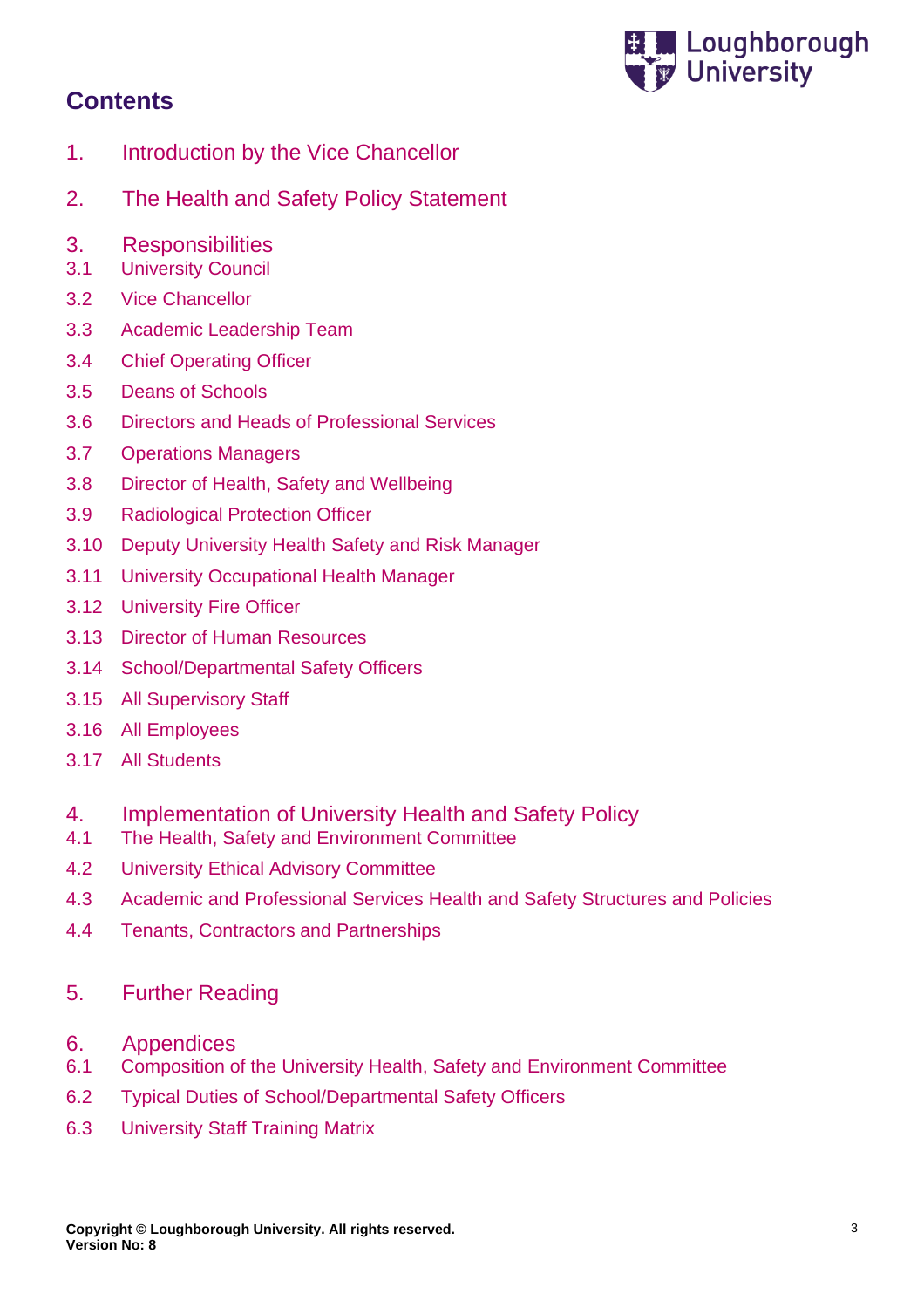

# **Loughborough University Health and Safety Policy**

# 1. Introduction by the Vice Chancellor

Health and Safety is a vital ingredient of all successful organisations. A good health and safety culture is an essential element in making colleagues feel. valued and respected. The things needed to drive good health and safety underpin good management and serve as a stepping stone to excellence.

Under my leadership the University also recognises that health, both physical and mental, is a critical part of Health and Safety. Indeed, the wellbeing of staff and students is a critical part of our success.

The University is required under the provisions of the Health and Safety at Work Act 1974 (The Act), to produce a statement of policy with respect to the health and safety of everyone who uses our premises or may be affected by our undertakings off-campus. However, this is only a starting point. Our University will continually strive to achieve the highest practical standard, rather than rely on the legal minimum. The University also expects managers at all levels to actively pursue. increasingly higher standards of health and safety management.

The University recognises the importance of our employees and students each appreciating the extent of their individual responsibilities and co-operating fully in ensuring that the Health and Safety Policy and Procedures are observed.

This document is intended to bring the University's statement of Health and Safety Policy to theattention of all our employees and students and to provide details of the organisation and arrangements for carrying out that policy, as indicated by the Act. The Health and Safety Policystatement is supplemented by individual procedures covering a range of topics and everyone must ensure they are aware of the safety precautions appropriate to the area in which they work. As Vice Chancellor I recognise that I carry day to day responsibility for the Health and Safety ofall persons affected by the undertakings of the University.

I would encourage you all to adopt a positive attitude towards Health and Safety requirements and to promote a healthy and safe working environment for ourselves, our students and others affected by the work of Loughborough University.

Vich Jenige

Professor Nick Jennings, CB, FREng Vice Chancellor

October 2021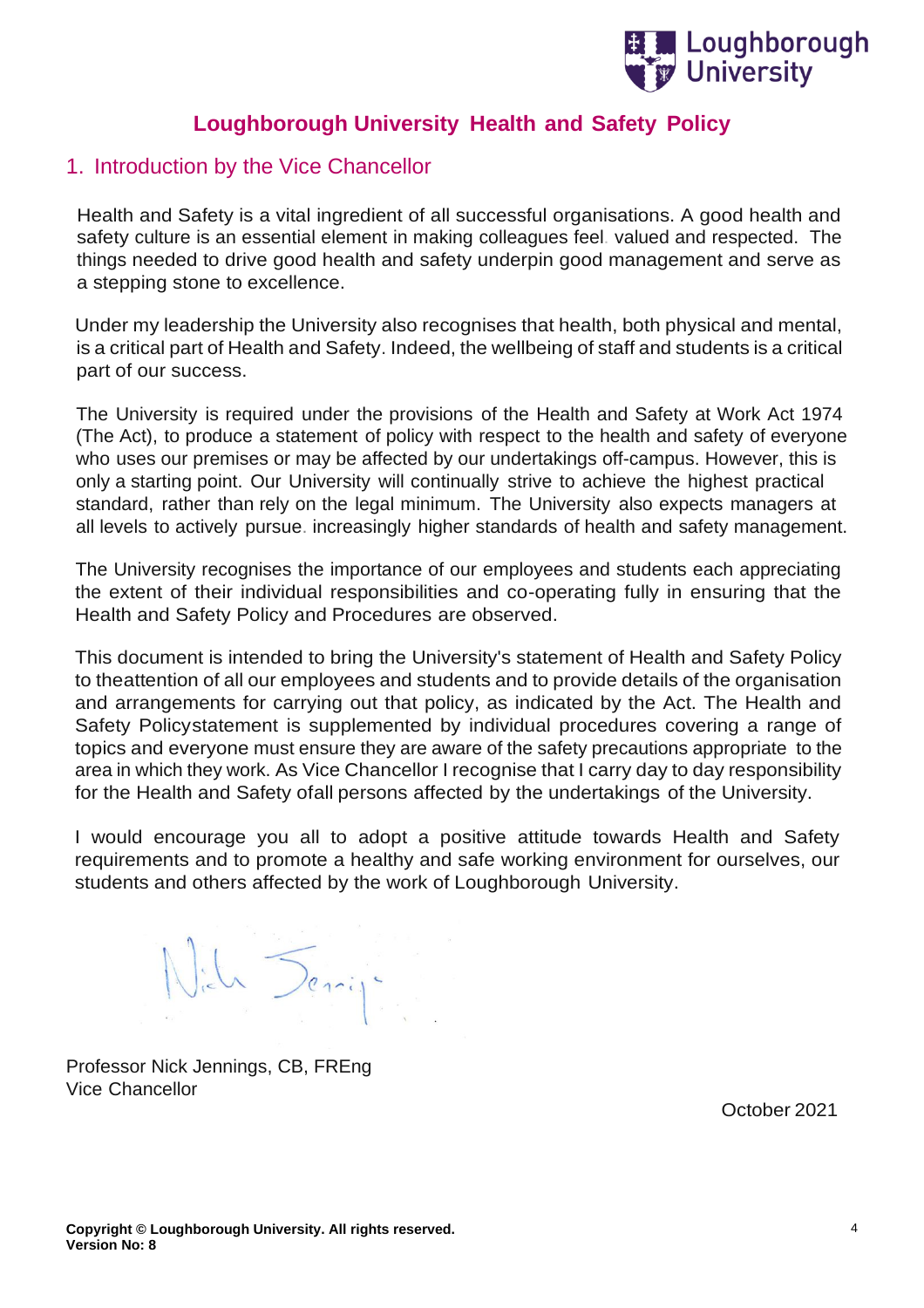

# 2. The Health and Safety Policy Statement

It is the policy of Loughborough University under the University Council to:

1. Regard legal compliance as the lowest acceptable standard of management with regard to health and safety. Please note that for the purposes of this policy document the term 'health and safety' will be deemed to include all aspects of occupational health.

2. Regard health and safety as a core management function.

3. Develop a clear structure which identifies health and safety responsibility at all management levels across the University.

4. Promote an attitude of safe working by employees and students in all aspects of the University's work underpinned by appropriate disciplinary procedures.

5. Encourage discussion and consultation between management, employees and students on safety, health and environment matters and establish a Health, Safety and Environment Committee for this purpose.

6. Maintain a safe and healthy working environment and safe methods of operation.

7. Ensure the provision and maintenance of premises, plant and equipment to a safe level

8. Ensure the provisions of appropriate resources to meet health and safety issues.

9. Ensure that provisions are made to support the mental health of staff.

10. To bring to the attention of all staff and students, their responsibilities to ensure the health and safety of themselves and any other persons affected by their actions or omissions.

11. Provide all necessary information, instruction, training and supervision, to ensure the health and safety of employees at work.

12. Provide as appropriate and ensure the correct use of, approved safety equipment and protective clothing and to ensure no charge will be levied on any employee in respect of anything carried out or provided in pursuance of any specified requirements of relevant statutory provisions.

13. Ensure immediate and accurate reporting and investigation of occupational ill-health issues, accidents and incidents.

14. Ensure the provision of an appropriate number of specialist safety staff with responsibilities for safety and health and to ensure appropriate contingency arrangements are made during the absence of such staff to meet the relevant statutory requirements.

15. Develop a system of inspection, monitoring and auditing procedures which will allow the identification of risk and ensure that acceptable standards of risk management are being achieved across the University.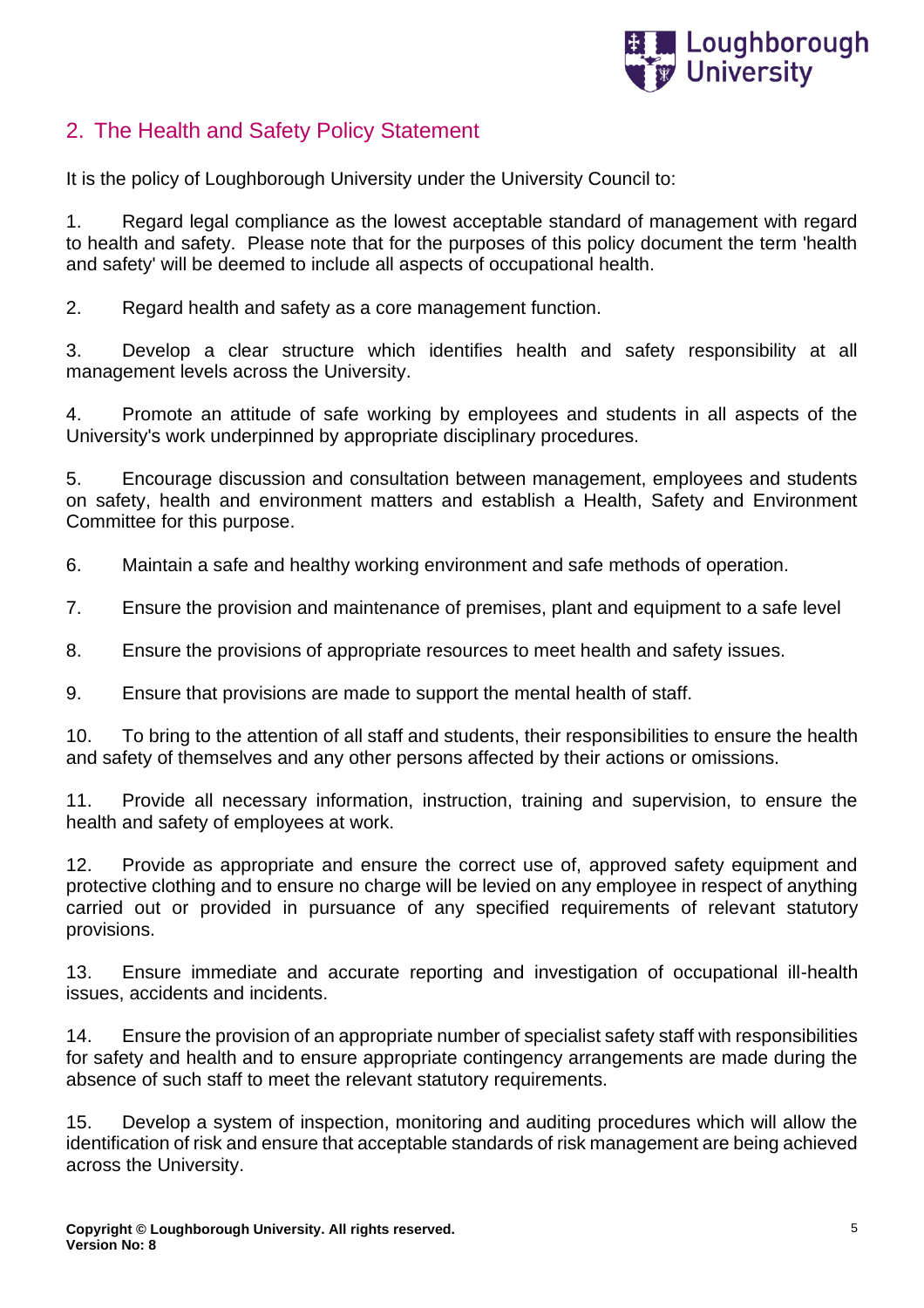

16. Review this Health and Safety Policy not less than once every two years.

17. Make specific arrangements on sites controlled by the University to ensure that contractors are carrying out their responsibilities for Health, Safety and Environment to a standard acceptable to University management.

18. Ensure that the health and safety of all staff, students, contractors, visitors and any others who may be affected by our undertakings is safeguarded, so far as is reasonably possible.

**The University Council acknowledge ultimate responsibility for Health and Safety management within Loughborough University. This responsibility will be discharged on behalf of the University Council on a day to day basis by the Vice Chancellor.**

# 3. Responsibilities

#### 3.1University Council

The University Council, under the requirements of the Health and Safety at Work etc Act 1974, is responsible for issuing a written statement covering the general policy with respect to Health and Safety at work of employees, students and others affected by the undertakings of the University.

The University Council shall ensure that they receive sufficient information on the status of University health and safety management systems to satisfy themselves that all statutory requirements are being met. To this end they will commission an annual health and safety report to be undertaken by the Health, Safety and Risk Manager.

While statutory compliance will be accepted as a baseline standard, the University Council will ensure that the University is constantly moving towards best possible health and safety practice.

Recognising that the University is a large, complex and rapidly developing organisation and that regulatory changes occur, if areas are identified which fall below statutory compliance Council will require an action plan to be produced which brings the University back into compliance as quickly as reasonably practicable and will require reports on the progress of any such plan.

#### 3.2 Vice Chancellor

The Vice Chancellor is responsible for achieving the objectives of the University's Health and Safety Policy, namely to:

Ensure that managers know and undertake their individual responsibilities regarding health and safety, and that the requirements of health and safety legislation and University policy are met

Advise the University Council of the resources required to comply with statutory requirements and make adequate arrangements

Ensure adequate consultations between management, specialist advisors and employees'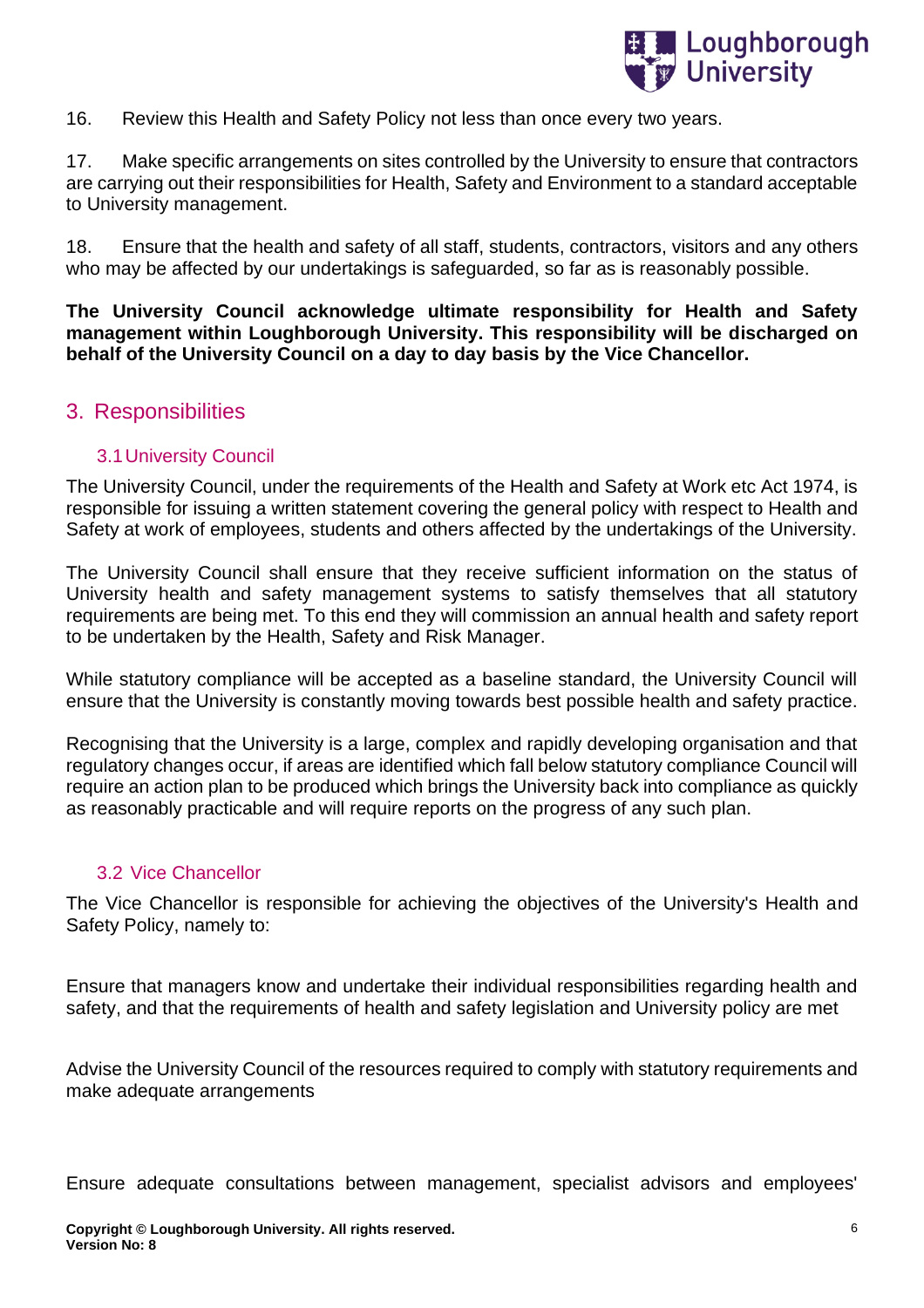

representatives prior to the introduction of any change which may affect the health and safety of employees

Make the necessary arrangements to ensure that trades union safety representatives who are appointed under statutory regulations can carry out the duties required of them

Ensure the establishment and maintenance of a suitable health and safety programme to:

- eliminate accident potential as far as is reasonably practicable
- conform with the statutory duties and University codes of practice

Ensure that adequate communication channels are maintained to promulgate information concerning health, safety and environment

#### 3.3 Academic Leadership Team

Under the direction of the Vice Chancellor, the members of the Academic Leadership Team are responsible for achieving the objectives of the Health and Safety Policy. As an integral part of their management responsibilities they will;

Receive regular monitoring and audit reports on the suitability and effectiveness of health and safety management systems throughout the University

Ensure adequate follow-up procedures are in place to address Schools which fail to achieve a basic level of health and safety management as identified through accident reports and health and safety inspections/audits

Ensure that they and all personnel for whom they are responsible know and undertake their managerial responsibilities regarding health and safety, and that all personnel are adequately trained to discharge those responsibilities

Promote the implementation of the University Health and Safety Policy by establishing an adequate programme to :

• ensure that risk assessments are conducted and that adequate control measures are introduced and maintained

• conform with the statutory duties and University codes of practice, and to formulate suitable procedures to report occupational ill-health issues/ accidents/ incidents, communicate information and identify, report and eliminate hazards.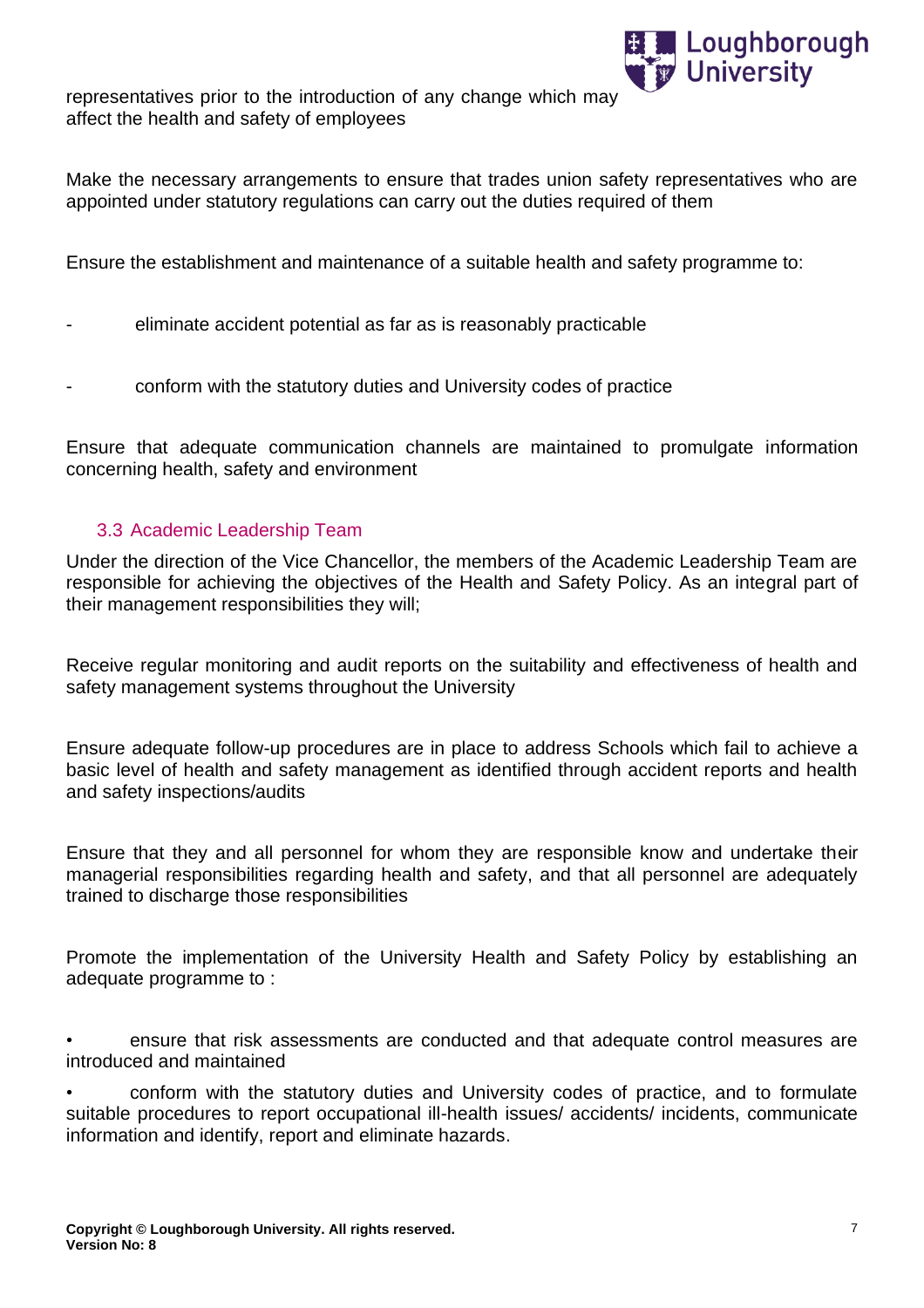

Ensure the health and safety arrangements are fully discussed, seeking specialist advice where necessary, with regard to:

- current working programme
- planning new operations or methods of work
- designing or acquiring new buildings, plant and equipment

Arrange consultations with employees and their representatives in the workplace to ensure that progressive and positive methods are adopted to promote health and safety and to provide arrangements for the participation of employees' representatives in the development of such measures

Provide such information, instruction, training and supervision as may be necessary to ensure the health and safety of those under their control

Keep under constant review the effectiveness of the University's policy and advise the Vice Chancellor of any changes they consider necessary on matters in breach of statutory requirements which cannot be effectively dealt with by them.

#### 3.4 Chief Operating Officer

The Chief Operating Officer (COO) is responsible to the Vice Chancellor on a delegated basis for the general oversight and development of health and safety policy and for ensuring co-ordination of such policies and practice across the University. The COO has responsibility for ensuring that the arrangements to manage health and safety in accordance with University policy are effective.

The COO has line management responsibility for the Health and Safety Manager in order to oversee health and safety compliance and performance.

#### 3.5 Deans of Schools

#### **Overall legal responsibility for ensuring the safety of staff, students and others who may be affected by School activities resides with the Dean of School.**

Deans of Schools have oversight of resources devolved from the Vice Chancellor. As such, they have a duty not only for the application of these resources, but that they are applied safely.

Deans of School should satisfy themselves that the Departments within their area of responsibility have suitable and sufficient arrangements in place to meet all statutory requirements.

1. The provision and maintenance of plant and systems of work that are, so far as is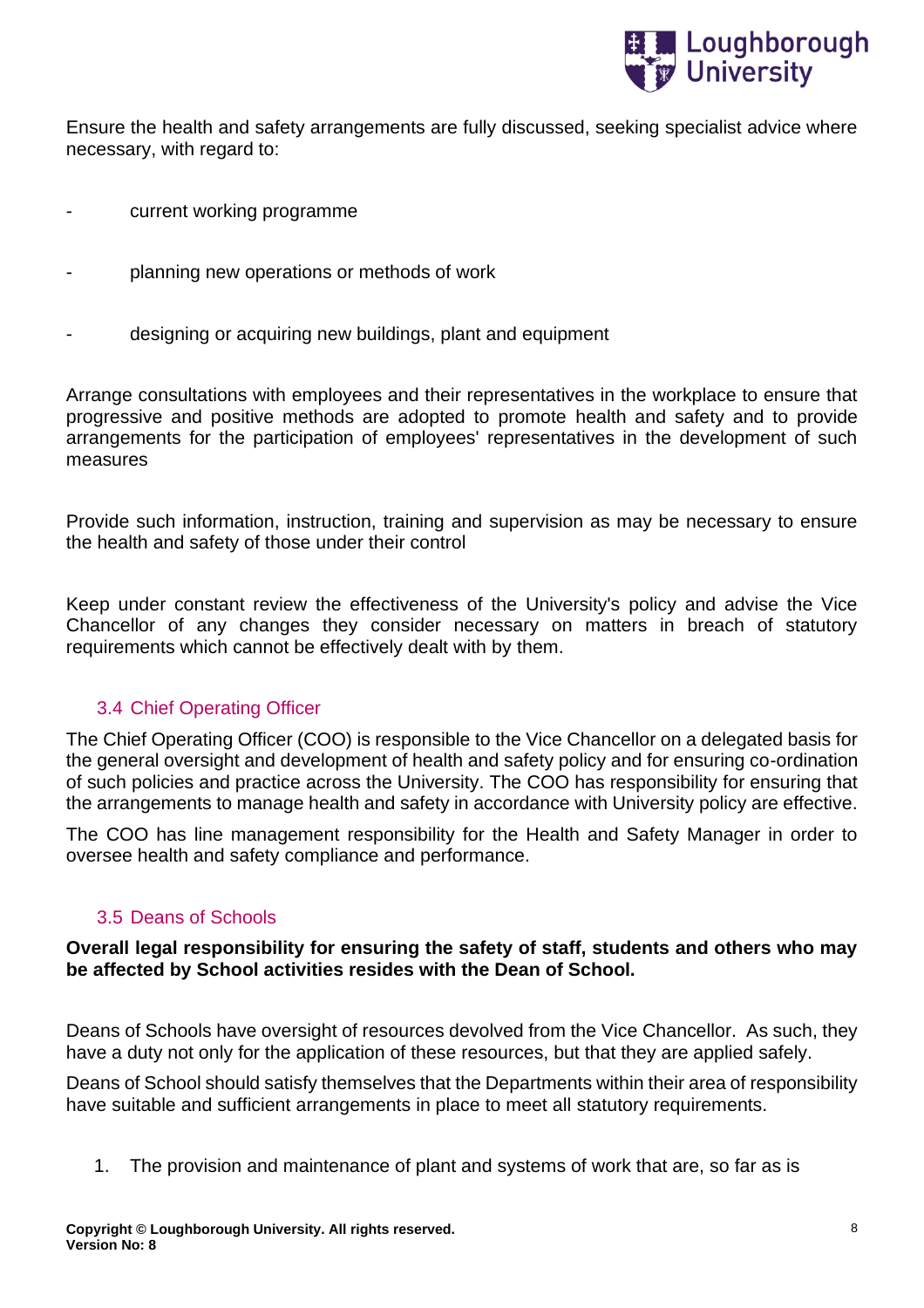

reasonably practicable, safe and without risks to health.

2. Arrangements for ensuring, so far as is reasonably practicable, safety and absence of risks to health in connection with the use, handling, storage and transport of articles and substances.

3. The provision of such information, instruction, training and supervision as is necessary to ensure, so far as is reasonably practicable, the health and safety at work of their employees.

4. So far as is reasonably practicable as regards any place of work under the employer's control, the maintenance of it in a condition that is safe and without risks to health and the provision and maintenance of means of access and egress from it that are safe and without such risks.

5. The provision and maintenance of a working environment for their employees that is, so far as is reasonably practicable, safe, without risks to health, and adequate as regards facilities and arrangements for their welfare at work.

To deliver these statutory requirements, Deans are expected to:

• Produce a School health and safety policy which sets out the local organisation and arrangements to meet all relevant statutory and University policy requirements.

• Establish a health and safety committee(s) for the School (or Departments within the School if appropriate). Attend the School health and safety committee or receive minutes from Departmental committees.

Receive twice yearly audit reports from the Operations Manager in the School.

• Ensure that procedures for producing suitable and sufficient risk assessments are properly integrated into School's management systems.

• Ensure that the health and safety training needs are identified, and that suitable training is provided. (See Appendix 3; "Loughborough University Staff Training Matrix").

• Ensure that either a School Safety Officer (to act for the whole School) and/or Departmental Safety Officers are appointed. In the absence of a nominated officer this role shall default to the Dean of School.

• Allocate the necessary resources, both in terms of time and financial resources, to staff appointed to carry out a health and safety role, particularly with regard to their School Safety Officer.

• Bring to the VC's attention, any health and safety matter that cannot be dealt with at School level.

• Devise and implement phased order of priority plans for expenditure of finance or effort to solve health and safety problems in the School which cannot be resolved at one particular time.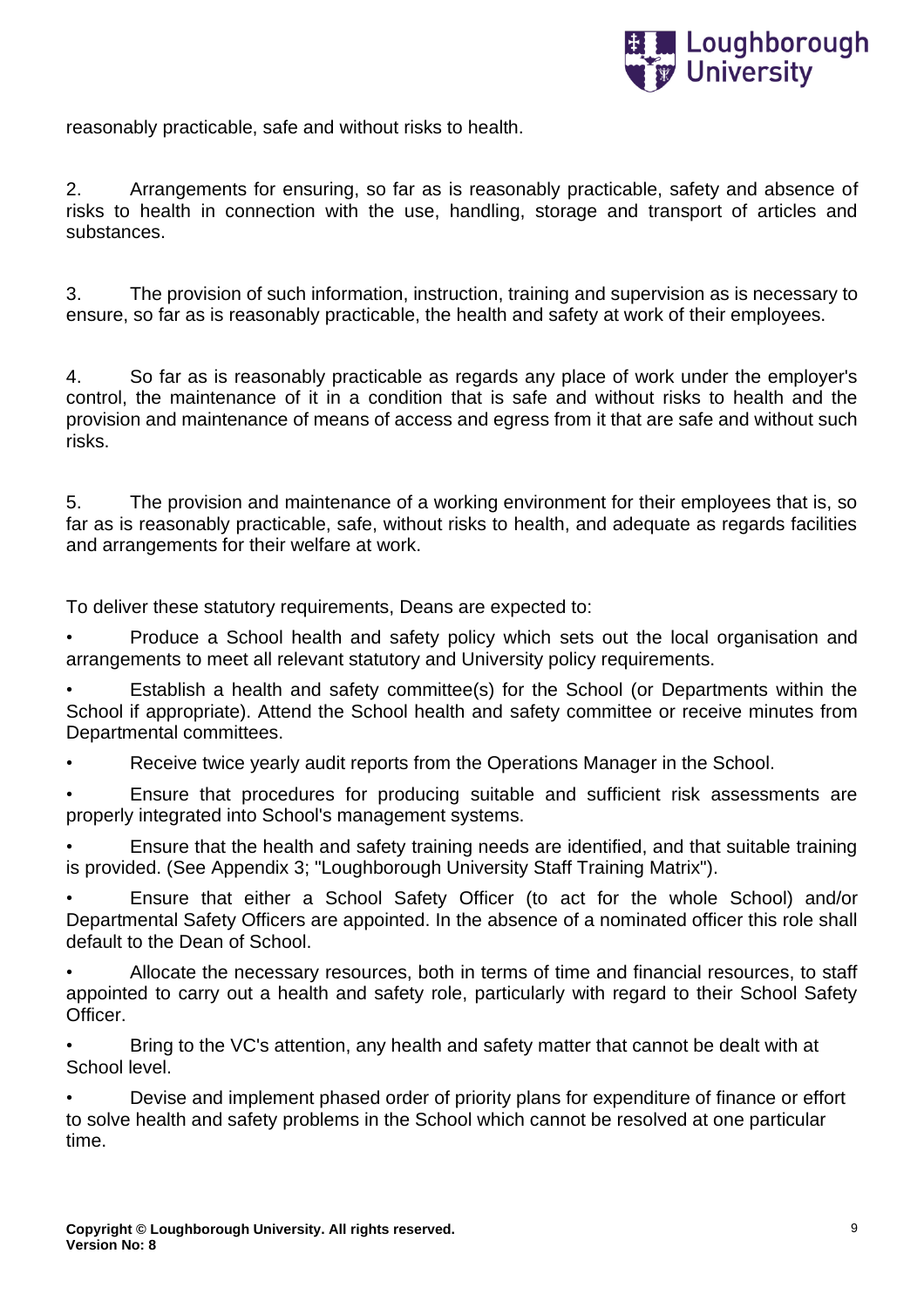

## 3.6 Directors and Heads of Professional Services

**Overall legal responsibility for ensuring the safety of staff, students and others who may be affected by their activity resides with the Director or Head of Service.** 

Directors and Heads of Professional Services have oversight of resources devolved from the Vice Chancellor. As such, they have a duty not only for the application of these resources, but that they are applied safely. Directors and Heads of Professional Services should satisfy themselves that their area of responsibility has suitable and sufficient arrangements in place to meet all statutory requirements.

1. The provision and maintenance of plant and systems of work that are, so far as is reasonably practicable, safe and without risks to health.

2. Arrangements for ensuring, so far as is reasonably practicable, safety and absence of risks to health in connection with the use, handling, storage and transport of articles and substances.

3. The provision of such information, instruction, training and supervision as is necessary to ensure, so far as is reasonably practicable, the health and safety at work of their employees.

4. So far as is reasonably practicable as regards any place of work under the employer's control, the maintenance of it in a condition that is safe and without risks to health and the provision and maintenance of means of access and egress from it that are safe and without such risks.

5. The provision and maintenance of a working environment for their employees that is, so far as is reasonably practicable, safe, without risks to health, and adequate as regards facilities and arrangements for their welfare at work.

To deliver these statutory requirements, Directors and Heads of Professional Services are expected to:

Set out the local organisation and arrangements to meet all relevant statutory and University policy requirements.

• Establish a health and safety committee or agree with the University Health, Safety and Risk Manager alternative consultation arrangements. Attend the health and safety committee established for their area, or, if alternative arrangements are made take such steps to ensure that they are kept informed of relevant information and actions.

Receive twice yearly audit reports for the service or department.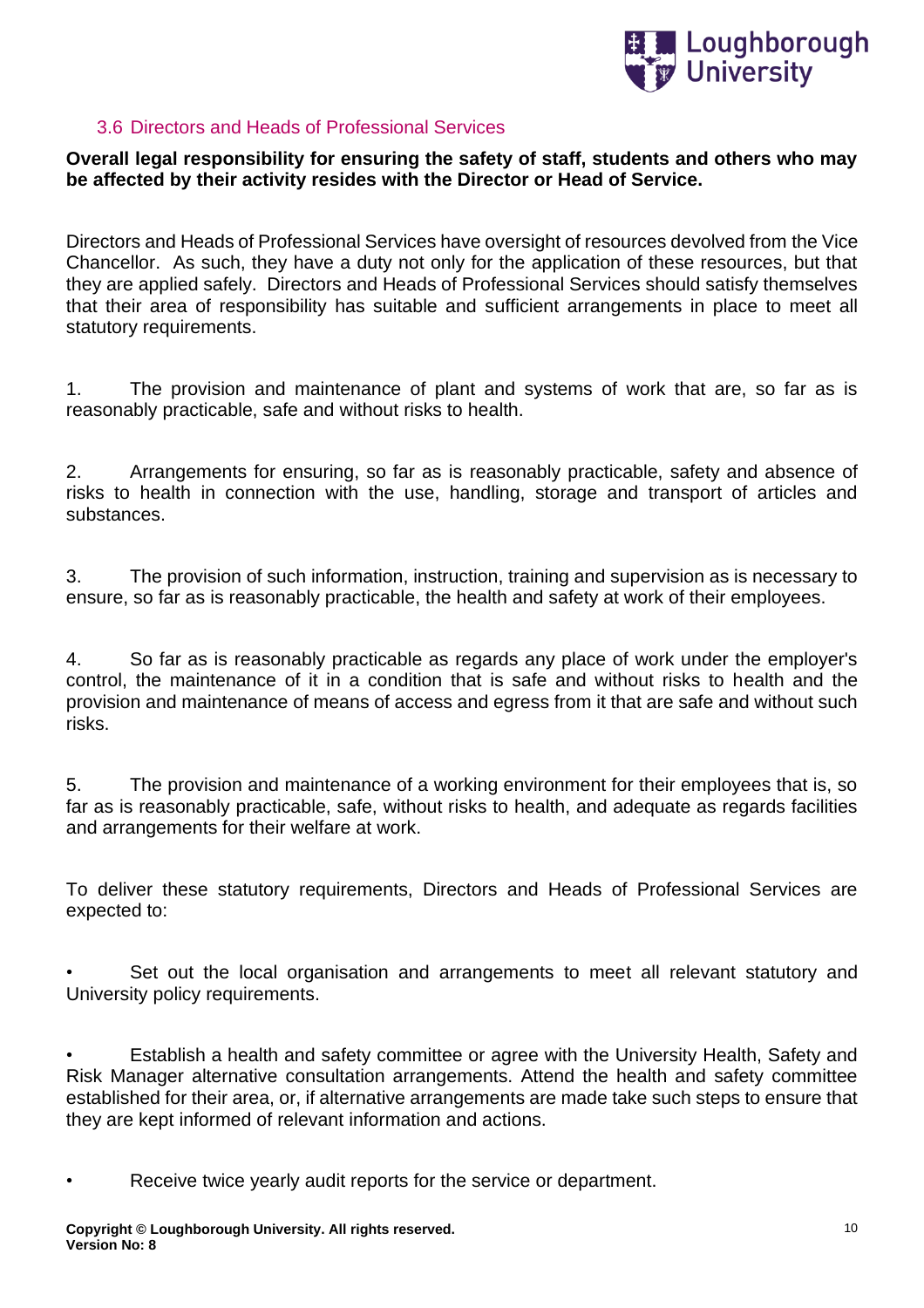

• Ensure that procedures for producing suitable and sufficient risk assessments are properly integrated into service or department management systems.

• Ensure that the health and safety training needs are identified, and that suitable training is provided. (See Appendix 3; "Loughborough University Staff Training Matrix").

• Ensure that an individual is nominated to act as a health and safety lead in the area of responsibility.

• Allocate the necessary resources, both in terms of time and financial resources, to staff appointed to carry out a health and safety role, particularly with regard to their health and safety lead.

• Bring to the Chief Operating Officer's attention, any health and safety matter that cannot be dealt with at function or departmental level.

• Devise and implement phased order of priority plans for expenditure of finance or effort to solve health and safety problems in the area of responsibility which cannot be resolved at one particular time.

# 3.7 Operations Managers

The Operations Manager (OM) works closely with the associated Dean or Head of Professional Service to ensure that Key Performance Indicators (KPI's) are achieved.

The School's OM is responsible for;

• Ensuring that 6 monthly internal health and safety audits are conducted, and the results are forwarded to the University Health and Safety Manager.

• Ensuring that the Health and Safety Committee meets at least 3 times per year.

• Ensuring that all accident/near miss events are reported to the University's Health and Safety Manager.

• Ensuring that action is taken to identify and remove causes of accidents I near miss events.

Reviewing procedures for producing risk assessments to ensure that risk assessments are suitable and sufficient and up to date.

• Bringing to the attention of the Dean or Head of Professional Service any breach of statutory requirement or other health and safety concern which cannot be resolved.

# 3.8 Director of Health, Safety and Well Being

The Director of Health, Safety and Wellbeing has a central co-ordinating role in relation to general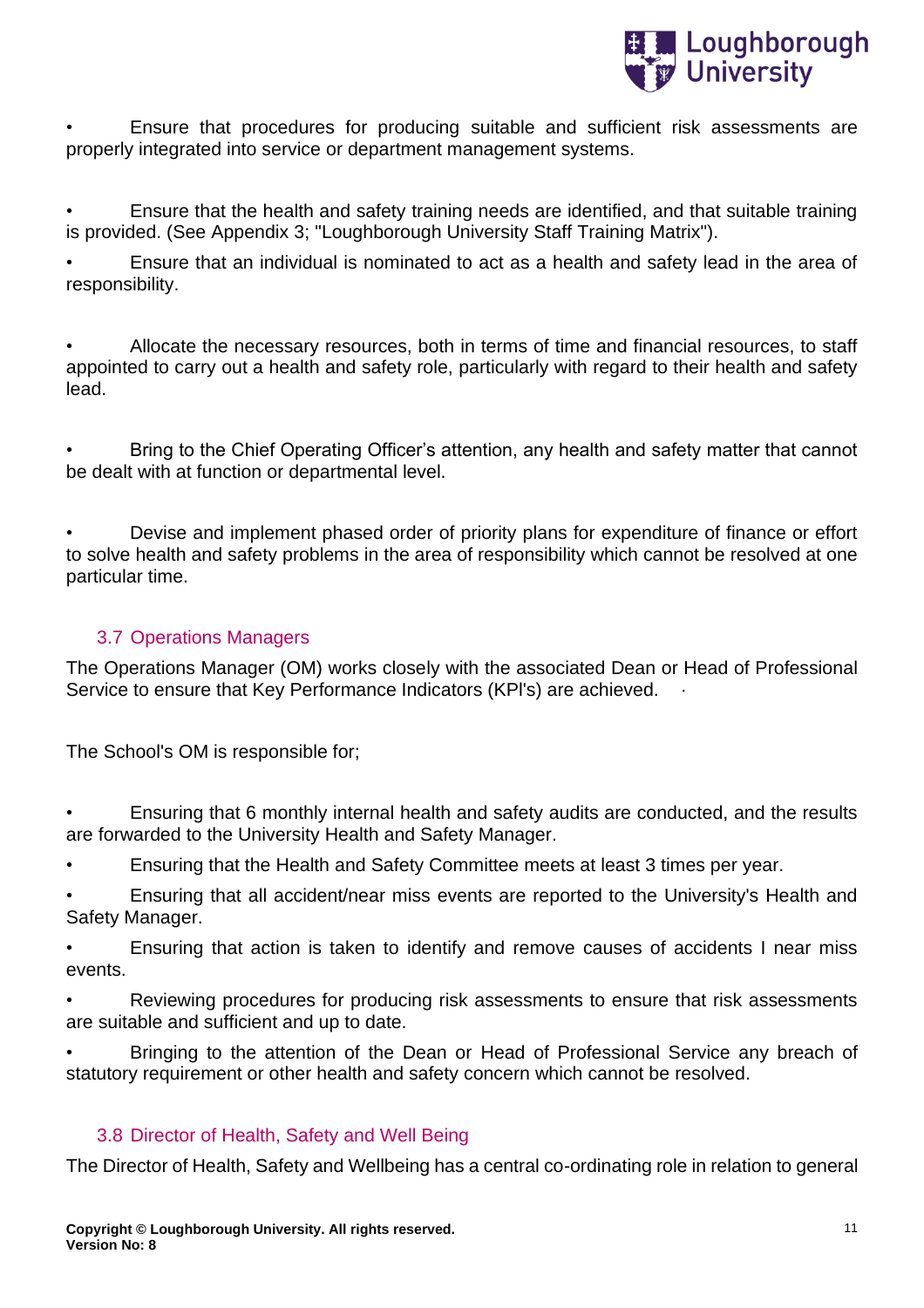

health and safety matters and acts as advisor to the University on health and safety strategy and the requirements and interpretation of relevant legislation. The Health Safety and Risk Manager has a vital role in the development of the University's health and safety policy and plan, and the development of a health and safety management system.

The Director of Health, Safety and Wellbeing will ensure the effectiveness of health and safety management structures through regular auditing of these systems.

The Director of Health, Safety and Wellbeing will present, through the University Health, Safety and Environment Committee, to the University Council an annual report on the status of the University Health and Safety Management systems and procedures.

The Health Safety and Risk Manager is responsible to the COO for all University facing health and safety matters

The Director of Health, Safety and Wellbeing will be the nominated 'competent person' on behalf of Loughborough University, as required by the Management of Health and Safety at Work Regulations 1999.

## 3.9Radiological Protection Officer

The Radiological Protection Officer provides advice on all aspects of radiological protection in the University, with particular reference to the statutory requirements relating to the Ionising Radiation Regulations 2017, together with various codes of practice.

The Radiological Protection Officer will co-ordinate arrangements for the safe ordering, storage, handling, use, transporting and disposal of radioactive substances.

The Radiological Protection Officer will act as the responsible officer for licensing purposes, for use of scheduled substances under the Drug Precursor Regulation (EC) NO 273/2004.

The Radiological Protection Officer will act as a link to the contracted services of the Radiological Protection Advisor and reports to the University Health and Safety Manager.

#### 3.10 Deputy University Health, Safety and Risk Manager

The Deputy University Health Safety and Risk Manager acts as deputy to the University Health Safety and Risk Manager and also acts as 'competent person' under the Management of Health and Safety at Work Regulations, in the absence of the Director of Health, Safety and Wellbeing. Specific areas of responsibility include;

• responding to requests for service from Schools I Departments, providing support and information to SSO's I DSO's,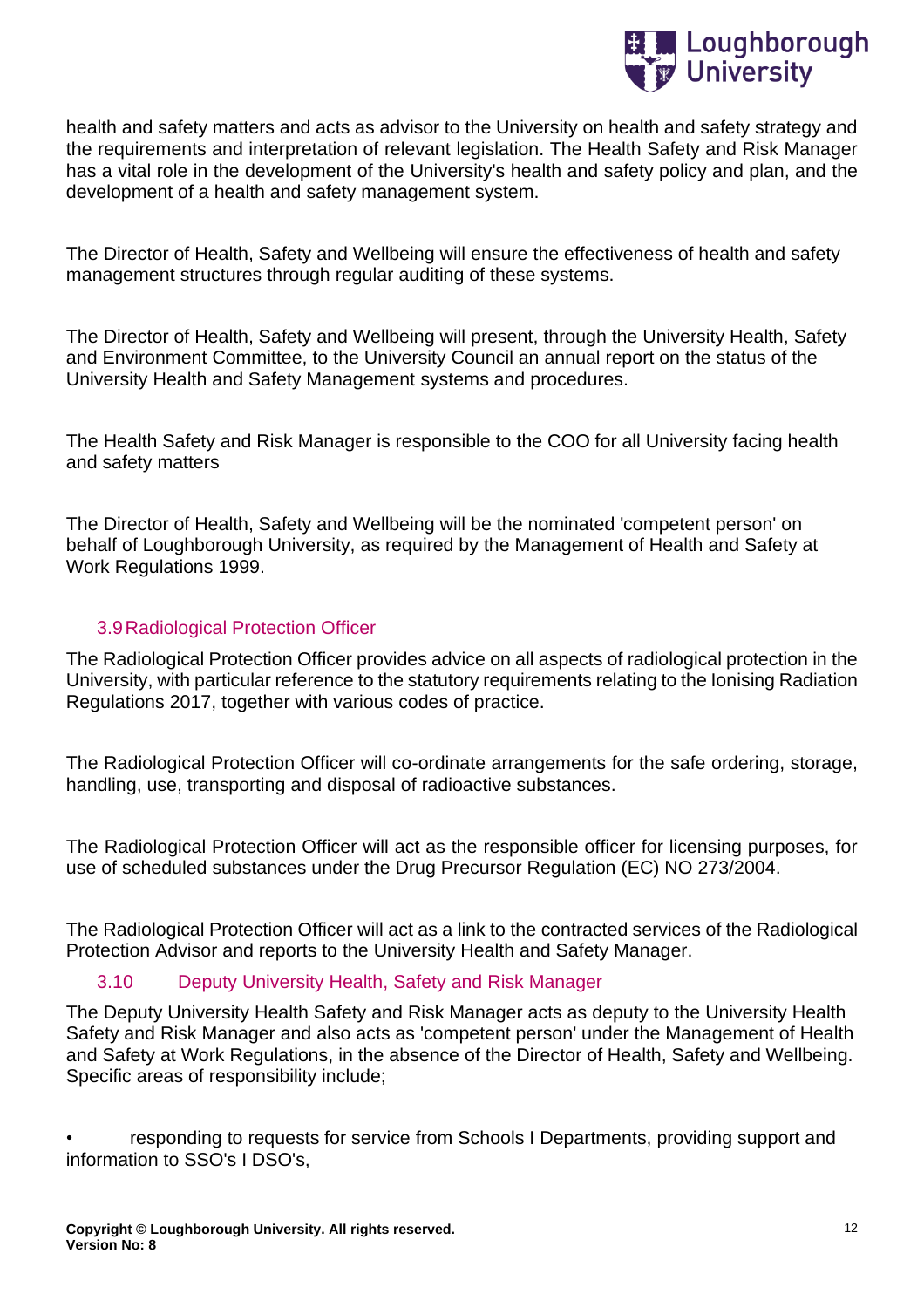

• investigating accidents and liaising with the University's insurers, and,

• organising and providing health and safety training for staff. (See Appendix 3; "Loughborough University Staff Training Matrix").

The Deputy University Health, Safety and Risk Manager reports to the Director of Health, Safety and Wellbeing.

#### 3.11 University Occupational Health Manager

The University Occupational Health Manager, in consultation with the Occupational Health Physician, shall advise the University on workplace or work-related health matters.

The Occupational Health Manager will develop, on behalf of the Health, Safety and Environment Committee, University occupational health policy.

The Occupational Health Manager will advise the University on the development of suitable approaches to improving Health and Mental Health throughout the University.

The Occupational Health Manager will carry out monitoring and auditing of occupational health issues to ensure compliance with University policy.

The Occupational Health Manager is the link to the contracted services of the Occupational Health Physician and reports to the Director of Health, Safety and Wellbeing.

#### 3.12 University Fire Officer

The University Fire Officer will provide professional fire safety advice as needed to staff and students across the University. Other duties include:

The University Fire Officer will act as 'competent person' under the Regulatory Reform (Fire Safety) Order 2005.

The development and implementation of a rolling programme of fire risk assessments as required by the Fire Precautions (Workplace) Regulations 1997 (as amended 1999).

Provision of advice to the University concerning appropriate standards for fire precautions in buildings and the development and maintenance of effective fire prevention strategies.

Development of compliance and control strategies as required by the relevant statutory provisions.

Monitoring Departmental and University fire safety arrangements and making recommendations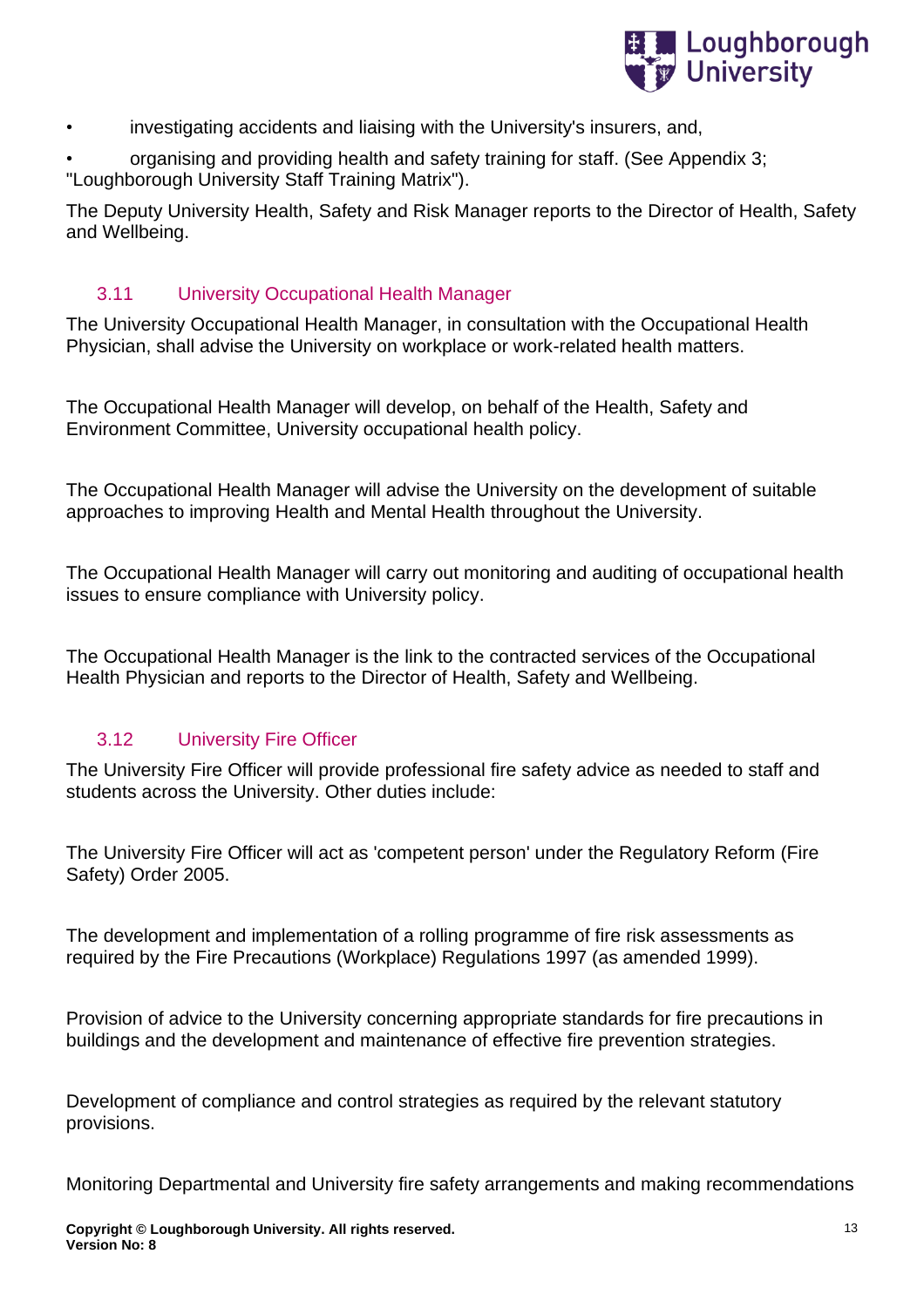as necessary.



The University Fire Officer will be responsible to the Director of Health, Safety and Wellbeing.

# 3.13 Director of Human Resources

The Director of Human Resources is responsible for ensuring appropriate measures are in place to monitor workplace sickness levels. Where these monitoring systems indicate workrelated ill health issues, these will be brought to the attention of the Health and Safety Service.

# 3.14 School/Departmental Safety Officers

Either a School Safety Officer or individual Departmental Safety Officers shall be appointed by the Dean or Head of Professional Service to act for their respective Departments. The School I Departmental Safety Officer will report to the Dean or Head of Professional Service on all health and safety related issues. (For a list of the typical duties of a School/Departmental Safety Officer, see Appendix 2).

When appointing persons as a School I Departmental Safety Officers, serious consideration should be given to the amount of time necessary to adequately carry out the associated duties and the person's existing duties. Where necessary, some or all of the person's existing duties should be transferred to another person/post.

Persons selected to be School I Departmental Safety Officers should be sufficiently experienced, be willing to accept the role and be willing and able to be trained (when necessary) to an acceptable level of competence in safety issues, relevant to their Department. They should also be of sufficient competency and experience to be able to carry out their duties with recognised authority.

# 3.15 All Supervisory Staff

All supervisory staff (for example Senior Academic staff, Administrative Managers, Principal Technical Managers, Team Leaders etc) will:

• Be fully familiar with the University and local Health and Safety Policy and understand and apply it within all areas of their responsibility

• Ensure staff are trained to enable them to carry out suitable and sufficient risk assessments, where required. (See Appendix 3; "Loughborough University Staff Training Matrix").

• Ensure that staff operate in accordance with the University and local health and safety policy, as relevant to their work

• Ensure that they and their staff are trained in the principles, operations and emergency procedures necessary for health and safety

• Ensure the competence and training of their appointees to allotted tasks

• Ensure that safe working practices within a safe working environment are used by all staff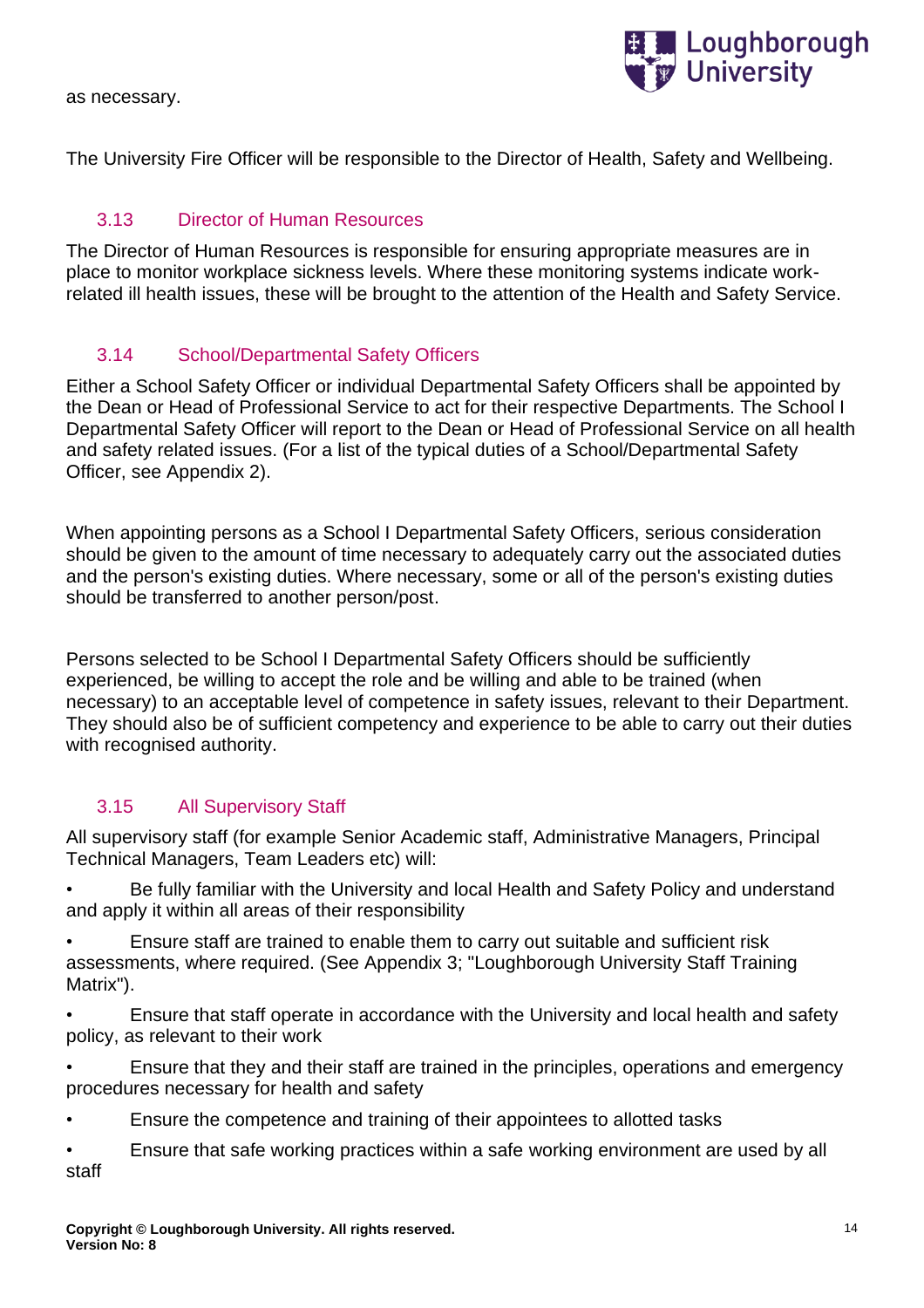

## 3.16 All Employees

The Health and Safety at Work etc Act 1974 states that EVERYONE has a responsibility for safety. It is important that everyone appreciates the extent of their responsibilities, namely, that they:

Shall make themselves familiar with the Health and Safety Policies of the University and of the School/Departments in which they are employed, and shall be fully familiar with sections of these policies which directly affect their particular activities

Shall accept individual responsibility:

to take all reasonable care for the health and safety of themselves and of any other person who may be affected by their acts or omissions

to co-operate with the University so far as is necessary to enable it to comply with its legal duties

to undertake as required all health and safety training which is deemed necessary by their line manager to secure the health, safety and welfare of their employees or anyone else affected by their actions while at work

Shall report to supervisory staff any occupational ill-health issues/accidents/incidents or dangerous occurrences, whether or not injury is sustained, and any unsafe practices; and shall report systems of work or conditions which they consider may create risks to their own health and safety or damage to equipment and premises

Shall not, intentionally or recklessly, interfere with or misuse anything provided by the University in the interests of health, safety or welfare

Shall conform to all instructions, written and oral, given to ensure their personal safety and the safety of others.

Shall at all times make full use of appropriate personal protective clothing and appropriate safety equipment and devices provided.

Shall maintain tools and equipment in good condition, reporting any defects to their supervisor.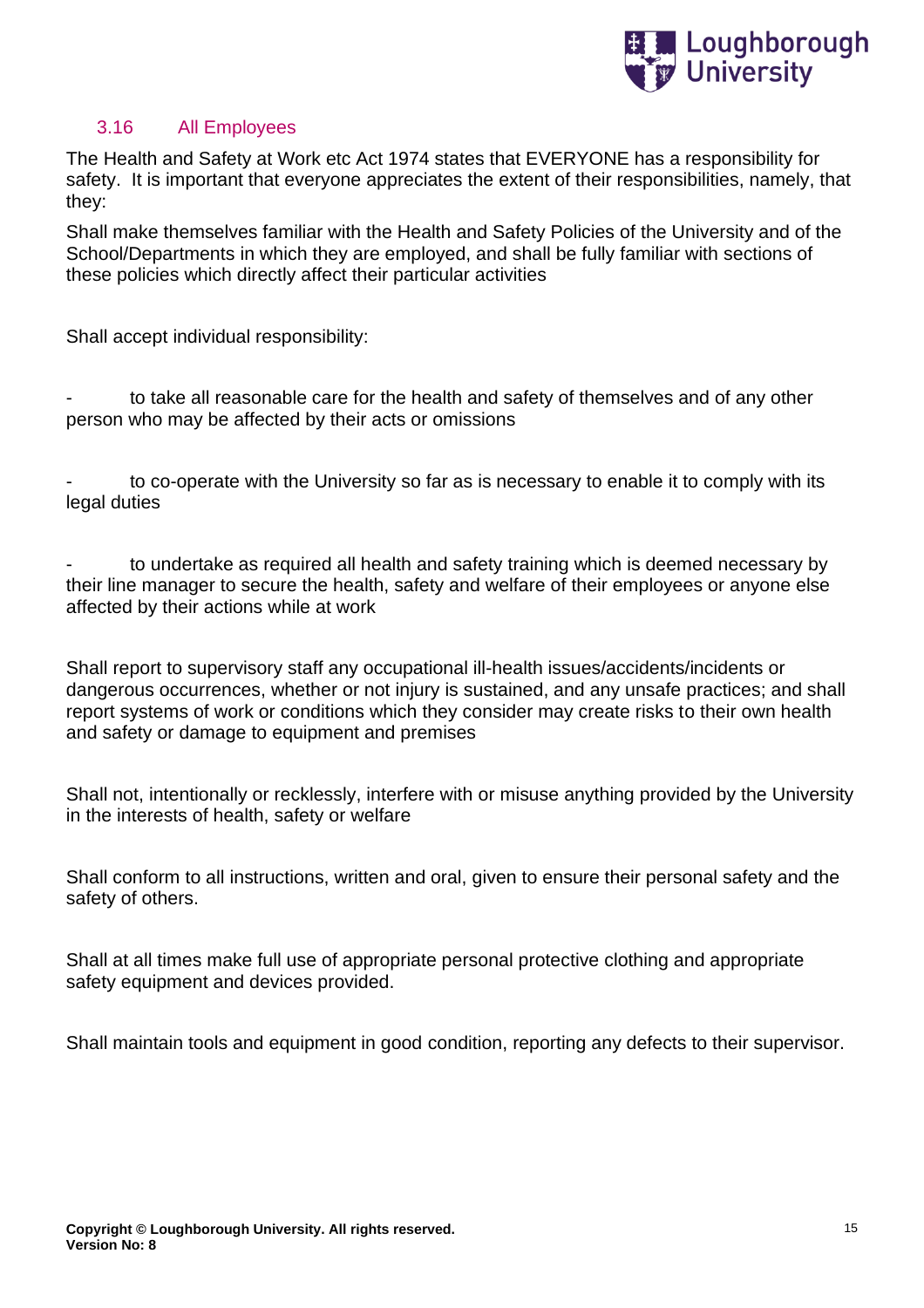## 3.17 All Students



All students:

Shall at all times, whilst they are on University premises or taking part in University activities, follow the Health and Safety Policy and comply with any health and safety instructions given to them

Shall not, without the consent of the member of staff in charge of the areas or activity, introduce any equipment for use on University premises, alter any fixed installations, alter or remove health and safety notices or equipment, or otherwise take any action which may create hazards for persons using the premises or employees of the University

Shall at all times, whilst in residence in University property, comply with all fire, safety and security procedures as laid down in the conditions of residence

Shall not, intentionally or recklessly interfere with or misuse anything provided by the University in the interests of health, safety or welfare

Shall conform to all instructions, written and oral, given to ensure personal safety and the safety of others

Shall use protective or specialist clothing as required and shall use all safety equipment available

Shall maintain tools and equipment in good condition, reporting any defects to their supervisor

Shall report all occupational ill-health issues/accidents/incidents, whether or not injury is sustained, to their supervisor or the ·member of staff in charge of the activity or facility.

# 4. Implementation of University Health and Safety Policy

This section provides details of the implementation of the University Health and Safety Policy.

#### 4.1The Health, Safety and Environment Committee

The terms of reference of the University Health, Safety and Environment Committee are:

To act on behalf of, and to advise, Senate and Council and senior management on matters of health, safety and environmental policy, structure and communications; and to recommend any action necessary to ensure the health and safety of staff, students and members of the public (including contractors and visitors to University premises);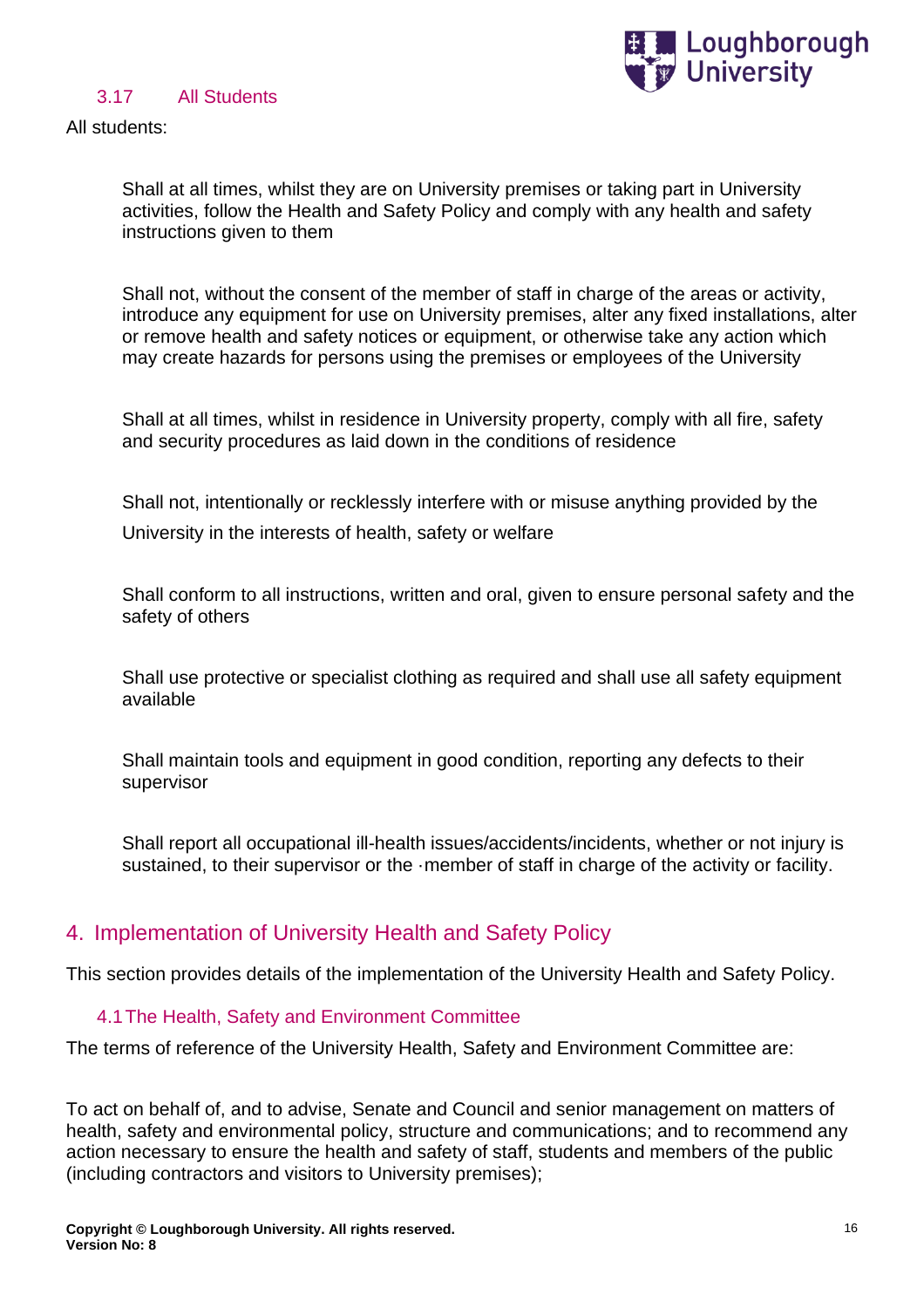

To develop and agree the strategic approach to be adopted in relation to Health, Safety, Environmental and Sustainability management:

To receive and act on reports, both written and verbal, on the health, safety and environmental performance and plans of schools and professional services:

To keep under review the University's legal and statutory obligations with regard to health, safety and environmental regulation compliance and to identify through regular monitoring and bring to the attention of senior management and/or Senate and Council areas where compliance is at risk or not being achieved;

To receive reports on health and safety and environmental audits, accident statistics, communications with enforcing authorities, and from relevant sub-groups, and to make recommendations to relevant University management of any corrective action required;

To receive aggregated absence statistics and reasons for such absences on a similar basis;

Specifically, to receive reports from sub-committees which have been established to ensure compliance with legal requirements; e.g. the Radiological Protection sub-committee:

Where appropriate to seek out and promote areas of good practice;

To receive updates on changing legislation and to review and assist in the development of policies and procedures to enable the University to meet all statutory requirements;

To ensure all levels of University management are aware of their safety and environmental obligations and through the receipt of regular monitoring reports to ensure these obligations are being discharged appropriately;

To set up and oversee sub-groups of the Committee and to commission reports from these subgroups as is necessary to assist the Committee in the development of policy and procedure. To produce terms of reference for environmental management and sustainability sub-group(s) of the Health, Safety and Environment Committee;

To monitor staff training and development programmes as they relate to health, safety and environmental issues to ensure appropriate training is provided to enable all managers safely to discharge their duties;

To receive reports and review personal safety for staff, students and visitors on University premises, particularly where it could impinge on health and safety;

To receive reports on the progress of the University Environmental Management System;

To report after each meeting to Senate and Council on health, safety and environmental activities and provide Senate and Council with the information required to discharge their duties under the Health and Safety at Work Act (1974), the Management of Health and Safety at Work Regulations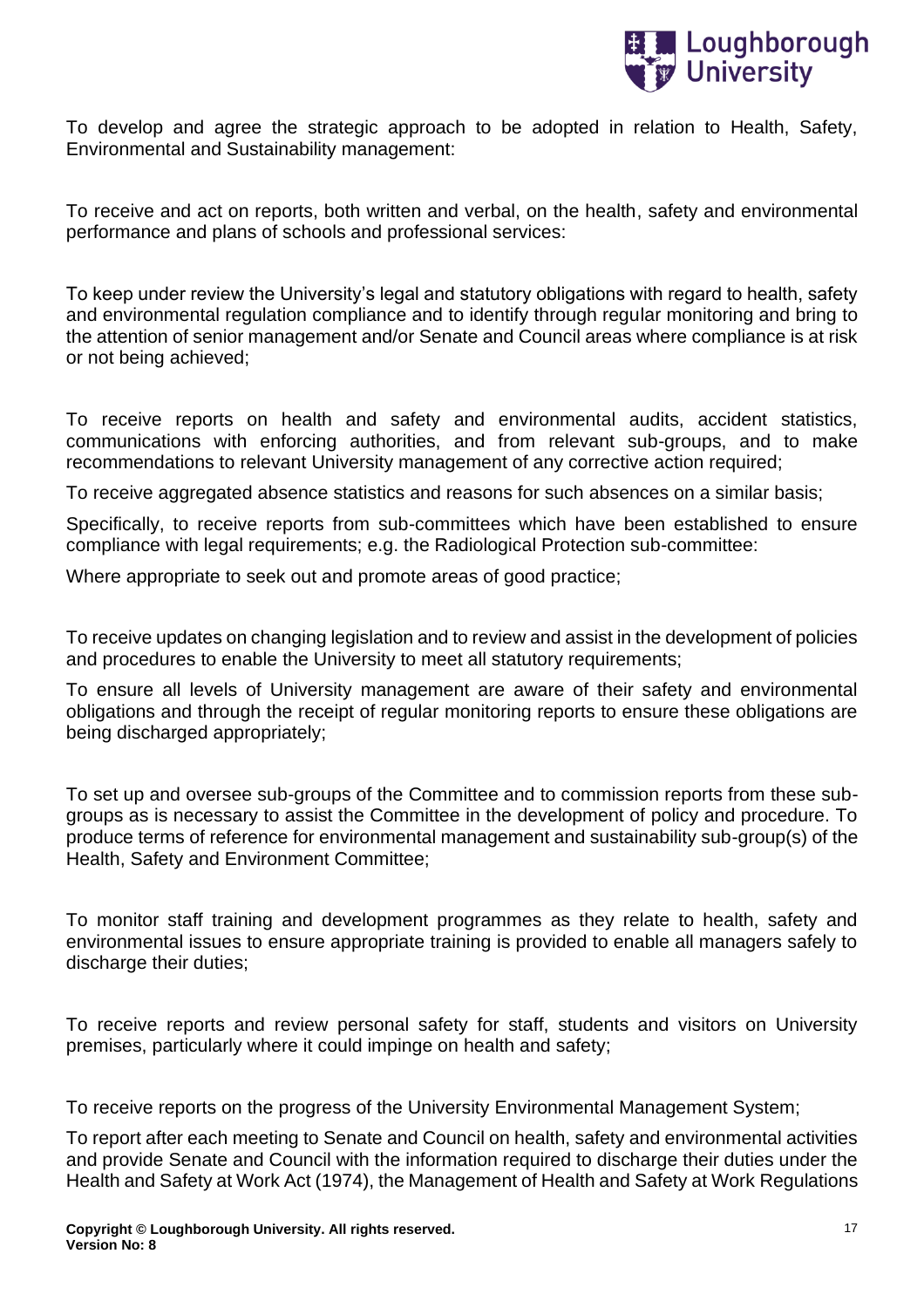(1999) and the Register of Environmental Legislation.



Composition of the Health Safety and Environment Committee is attached as Appendix 1.

## 4.2 University Ethical Advisory Committee

From time to time the University Ethical Advisory Committee will deal with proposals for activities which have health and safety issues associated with them. To ensure good communications and to avoid issues falling between two committees a member of the University Health, Safety and Environment Committee will sit on the University Ethical Advisory Committee. Similarly, a member of the University Ethical Advisory Committee will be requested to serve on the University Health, Safety and Environment Committee.

#### 4.3 Academic and Professional Services Health and Safety Structures and Policies

For the purposes of health and safety management any subsidiary of Loughborough University or any company in which officers of Loughborough University may be legally regarded as the 'controlling mind', will be regarded as a 'Department' under this policy document.

The Head of Department is responsible to the Dean of School or relevant member of the Academic Leadership Team for the day-to-day management of health and safety issues in their areas of managerial responsibility. See also: Section 3, Statement of Responsibilities.

The Director or Head of Professional service will have a defined line management structure and duties (but not responsibility) can be delegated through the line management structure.

The primary vehicle for all Health, Safety matters is likely to be a School / Departmental Health and Safety Committee. The Departmental Health and Safety Committee may or may not be formally constituted, depending upon the size and nature of the work of the Department.

It is a formal requirement of the University Health and Safety Policy that all Departments have a designated Departmental Safety Officer; the duties of the Departmental Safety Officer being appropriate to the size and activities of the Department.

Schools I Departments are required to formulate health and safety policies, intended to produce a safe working environment and to support and encourage staff to adopt safe working practices. This policy must reflect the University Health and Safety Policy and explain in practical terms how it will carry out the responsibilities placed upon it by the University Health and Safety Policy. (See also: Section 3, Statement of Responsibilities).

School I Departmental Health and Safety committees and the Departmental Safety Officers, who report to the Head of Department, will oversee health and safety matters within that area; liaising with the University Health, Safety and Risk Manager as required.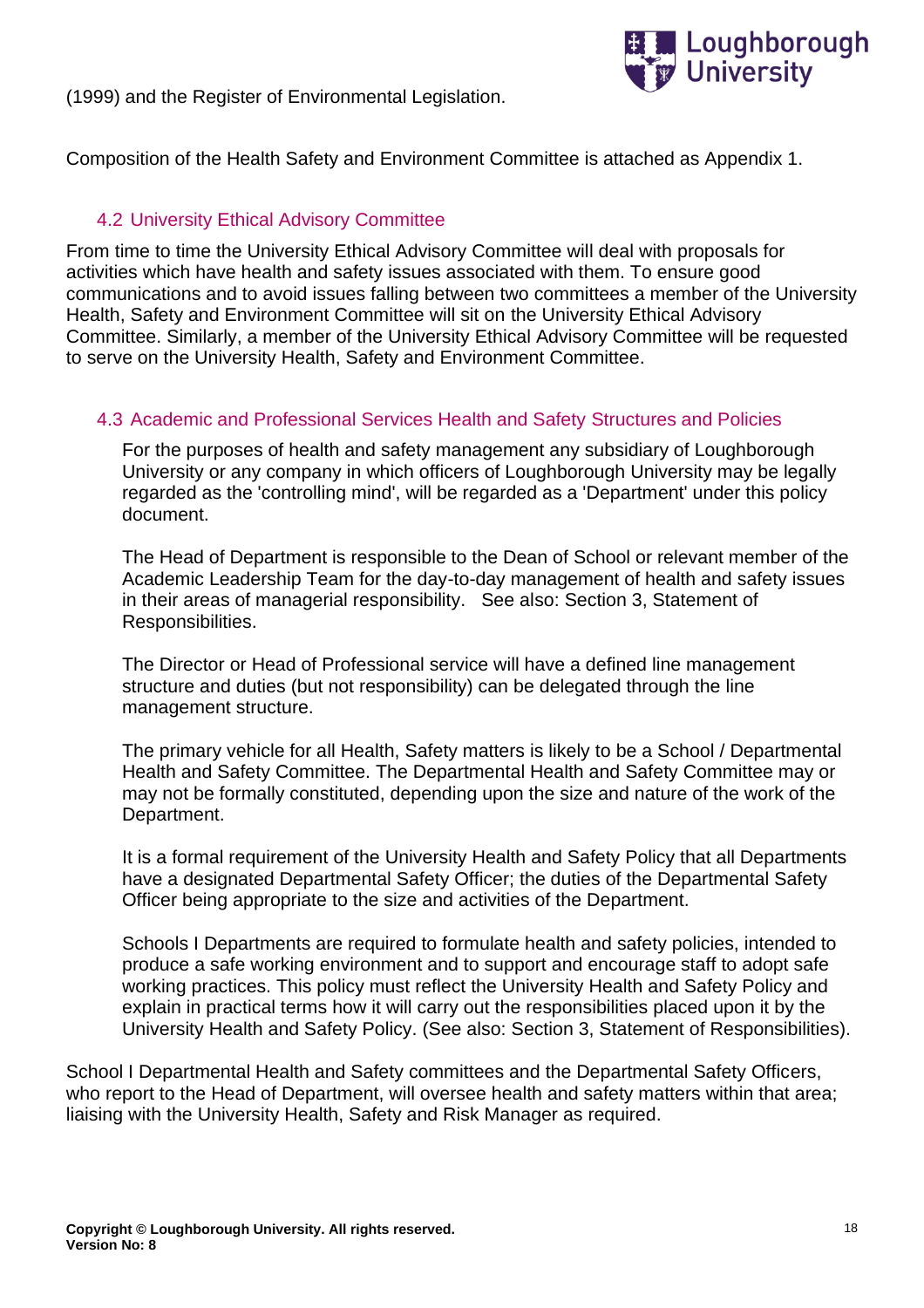

# 4.4Tenants, Contractors and Partnerships

It is the responsibility of those University officers entering into any arrangement or agreement on behalf of Loughborough University to ensure all health and safety responsibilities are clearly specified as an integral part of the arrangement. This must include arrangements for two-way communications of hazard identification, risk assessments and emergency procedures; particularly for activities on campus.

Where University staff will be working under the control of external agencies their line manager will be responsible for ensuring that a satisfactory assessment of all foreseeable risks has been carried out prior to the commencement of the activity.

# 5. Further Reading

University Safety and Health Association (USHA) Leadership and management of health and safety in higher education institutions.

#### 6. Appendices

6.1 Composition of the University Health, Safety and Environment Committee

The membership of the committee is as follows: -

Chair: - Deputy Vice-Chancellor Chief Operating Officer Deputy Chief Operating Officer A Dean selected on a rotating basis An Operations Manager selected on a rotating basis Two Lay members, one of whom shall be a member of Council Student Union Representative One representative from each of the recognised Trades Unions (3 in total)

Ex officio members Health, Safety and Risk Manager Sustainability Manager Human Resources Director

#### 6.2 Typical Duties of School/Departmental Safety Officers

•Undertake health and safety training to an appropriate level of competence, thus enabling them to discharge their duties. (See Appendix 4 for guidance)

•Be fully familiar with the University's Health and Safety Policy and assist the Dean to develop, implement and periodically review a local policy and procedures.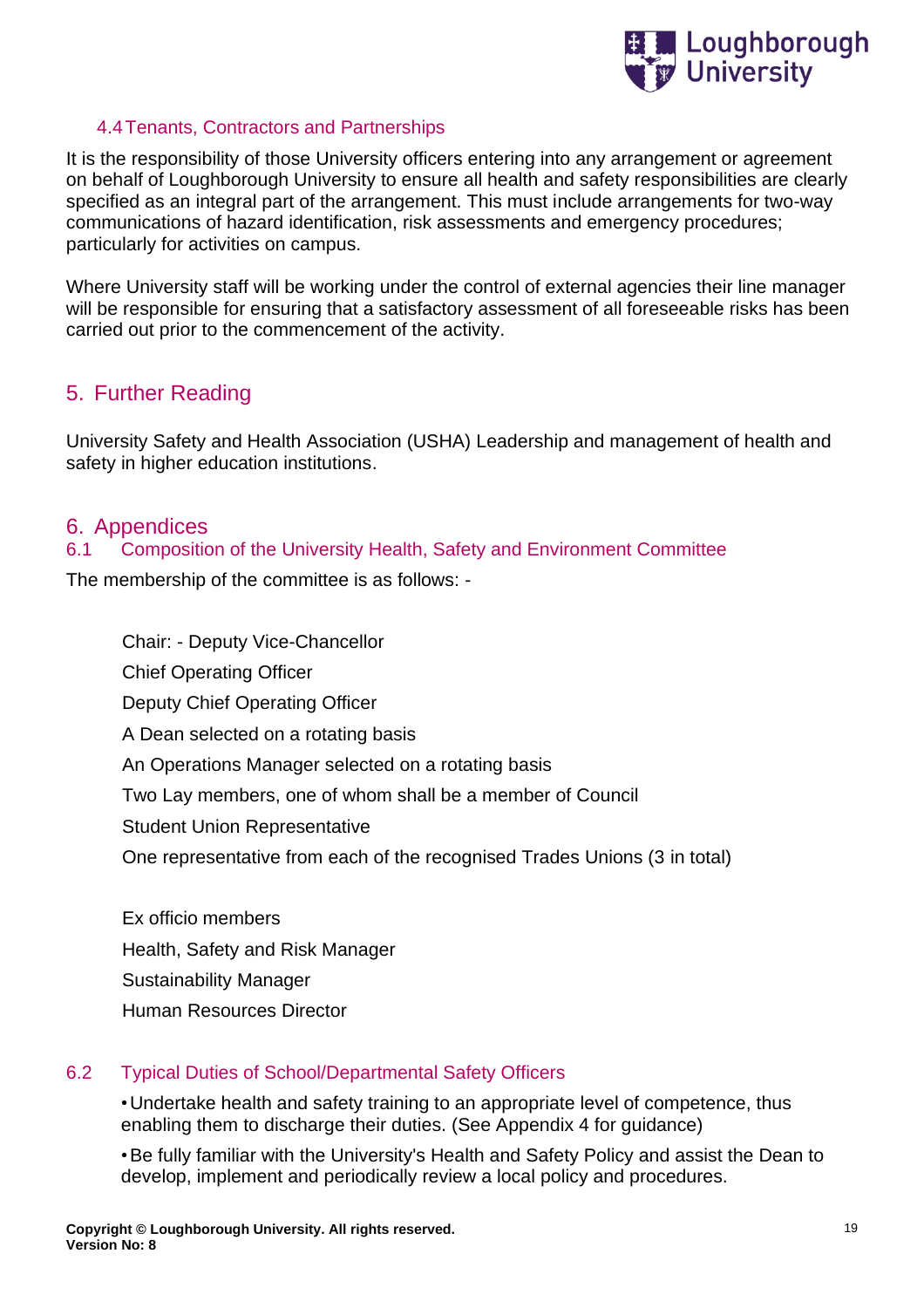

•Provide health and safety advice to the Dean and other members of staff.

•Undertake regular health and safety inspections (with Trades Union Safety Representatives, as necessary) and report findings.

•Ensure that occupational ill-health issues/accidents/incidents and near misses are reported and investigated (with direct involvement as necessary). Communicate findings of investigations and ensure that recommended action is carried out.

•Ensure the necessary provision of health and safety training (including induction) to staff within the School/Department either by direct involvement or by monitoring provision. (See Appendix 3; "Loughborough University Staff Training Matrix").

•Disseminate health and safety information and reports to appropriate staff and students.

•Monitor that adequate precautions are taken in relation to any special hazard in or about to be introduced into the School I Department, with advice from the University Health and Safety Service where appropriate.

•Monitor that all plant, equipment and processes within their area are maintained in a safe condition and in compliance with appropriate statutory requirements.

•Maintain adequate health and safety records where appropriate.

•Monitor housekeeping within the School I Department to ensure that a high standard is maintained.

•Monitor that adequate, suitable protective clothing and equipment is available and used as required.

•Ensure that systems are in place to provide and maintain adequate first aid facilities.

•Monitor that safe working practices based on risk assessment are adopted, especially for postgraduate work (in view of the fact that postgraduate students generally work without direct supervision).

•Act with the delegated authority of the Dean on health and safety matters of urgency. participate in audits carried out by the University Health and Safety Service as necessary.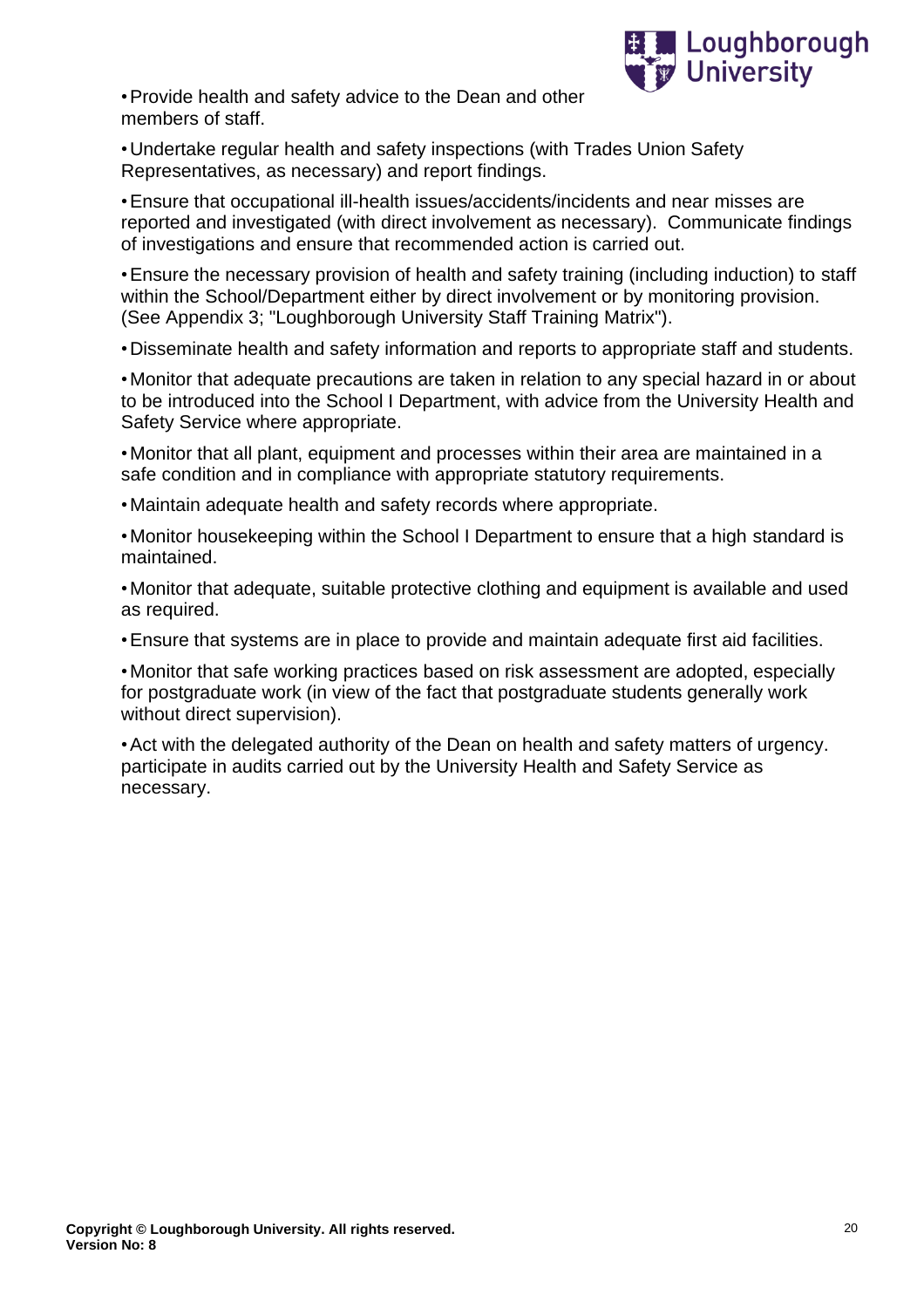

# 6.3 University Staff Training Matrix

# Staff Training Matrix (Key: M = Mandatory/ RA = Risk Assessed)

| <b>Staff Categories</b>                             | and Safety Induction<br>Health | Near Miss Reporting<br>Accident & | E-Learning<br>Awareness<br>Asbestos | Awareness<br>Safety.<br>Вiо | Bio Safety for Laboratory Workers | 4<br>$\overline{\phantom{0}}$<br>Chemical Safety for Lab Users Modules | Small Works<br>Construction | COSHH Awareness   | COSHH Risk Assessment | Spill Management<br><b>COSHH</b> | Software<br>య<br>Course<br>Assessor<br>DSE | Healthy Working Online<br>DSE | Emergency First Aid | Fire Extinguisher User | Fire Marshal Awareness       | Online<br>$\blacksquare$<br>Fire Safety Awareness | First Aid at Work Beginner/ Requalification | Protection<br>ఱ<br>Legislation<br>Ionising Radiation | <b>IOSH Managing Safely</b> | Laser Safety Awareness | Assessment of Manual<br>Management & Risk<br>Handling Operations | Techniques<br>Manual Handling Safe Lifting | Mental Health First Aid | NEBOSH NGC | Course<br>Radiation Protection Supervisors | Risk Assessment Awareness | Security Threat Awareness | Assessment<br>Workplace Noise Risk |
|-----------------------------------------------------|--------------------------------|-----------------------------------|-------------------------------------|-----------------------------|-----------------------------------|------------------------------------------------------------------------|-----------------------------|-------------------|-----------------------|----------------------------------|--------------------------------------------|-------------------------------|---------------------|------------------------|------------------------------|---------------------------------------------------|---------------------------------------------|------------------------------------------------------|-----------------------------|------------------------|------------------------------------------------------------------|--------------------------------------------|-------------------------|------------|--------------------------------------------|---------------------------|---------------------------|------------------------------------|
| All Staff                                           | M                              | $\mathsf{R}$<br>A                 |                                     | R<br>Α                      |                                   |                                                                        |                             |                   |                       |                                  |                                            | R<br>A                        | R<br>Α              |                        | R<br>A                       | M                                                 | $\mathsf{R}$<br>A                           |                                                      |                             |                        |                                                                  | $\mathsf{R}$<br>A                          |                         |            |                                            | R<br>Α                    | <b>RA</b>                 | <b>RA</b>                          |
| Academic Supervisors/<br><b>Research Associates</b> |                                |                                   |                                     |                             | R<br>А                            | $\mathsf{R}$<br>A                                                      |                             | $\mathsf{R}$<br>A | R<br>A                | R<br>A                           |                                            | R<br>A                        | $\mathsf{R}$<br>A   |                        |                              |                                                   | $\mathsf{R}$<br>A                           | $\mathsf{R}$<br>A                                    | $\mathsf{R}$<br>A           | R<br>A                 | $\mathsf{R}$<br>A                                                | $\mathsf{R}$<br>A                          |                         |            |                                            | $\mathsf{R}$<br>Α         |                           | <b>RA</b>                          |
| <b>Bio Workers</b>                                  |                                |                                   |                                     | M                           |                                   | R<br>Α                                                                 |                             | $\mathsf{R}$<br>A | R<br>Α                | $\overline{\mathsf{R}}$<br>A     |                                            |                               |                     |                        |                              |                                                   |                                             |                                                      |                             |                        |                                                                  |                                            |                         |            |                                            |                           |                           |                                    |
| Deans & Ops<br>Managers                             |                                |                                   |                                     | $\mathsf{R}$<br>A           |                                   |                                                                        |                             | R<br>Α            |                       |                                  |                                            | M                             |                     |                        |                              |                                                   |                                             |                                                      | $\mathsf{R}$<br>A           |                        |                                                                  |                                            |                         | R<br>A     |                                            | $\mathsf{R}$<br>Α         |                           |                                    |
| <b>DSE Assessors</b>                                |                                |                                   |                                     |                             |                                   |                                                                        |                             |                   |                       |                                  | М                                          | M                             |                     |                        |                              |                                                   |                                             |                                                      |                             |                        |                                                                  |                                            |                         |            |                                            |                           |                           |                                    |
| <b>Facility Managers</b>                            |                                |                                   | M                                   | $\mathsf{R}$<br>Α           | R<br>Α                            | R<br>A                                                                 | M                           | R<br>A            | $\mathsf{R}$<br>A     | $\mathsf{R}$<br>$\mathsf{A}$     |                                            | $\mathsf{R}$<br>A             |                     | R<br>A                 | $\overline{\mathsf{R}}$<br>A |                                                   |                                             | $\mathsf{R}$<br>Α                                    | $\mathsf{R}$<br>A           | R<br>A                 | $\mathsf{R}$<br>A                                                |                                            |                         |            |                                            | M                         |                           |                                    |
| Heads of Departments/<br><b>Support Services</b>    |                                |                                   |                                     | $\mathsf{R}$<br>Α           |                                   |                                                                        |                             | $\mathsf{R}$<br>A |                       |                                  |                                            | M                             |                     |                        |                              |                                                   |                                             |                                                      | $\mathsf{R}$<br>A           |                        |                                                                  |                                            |                         | R<br>A     |                                            | R<br>Α                    |                           |                                    |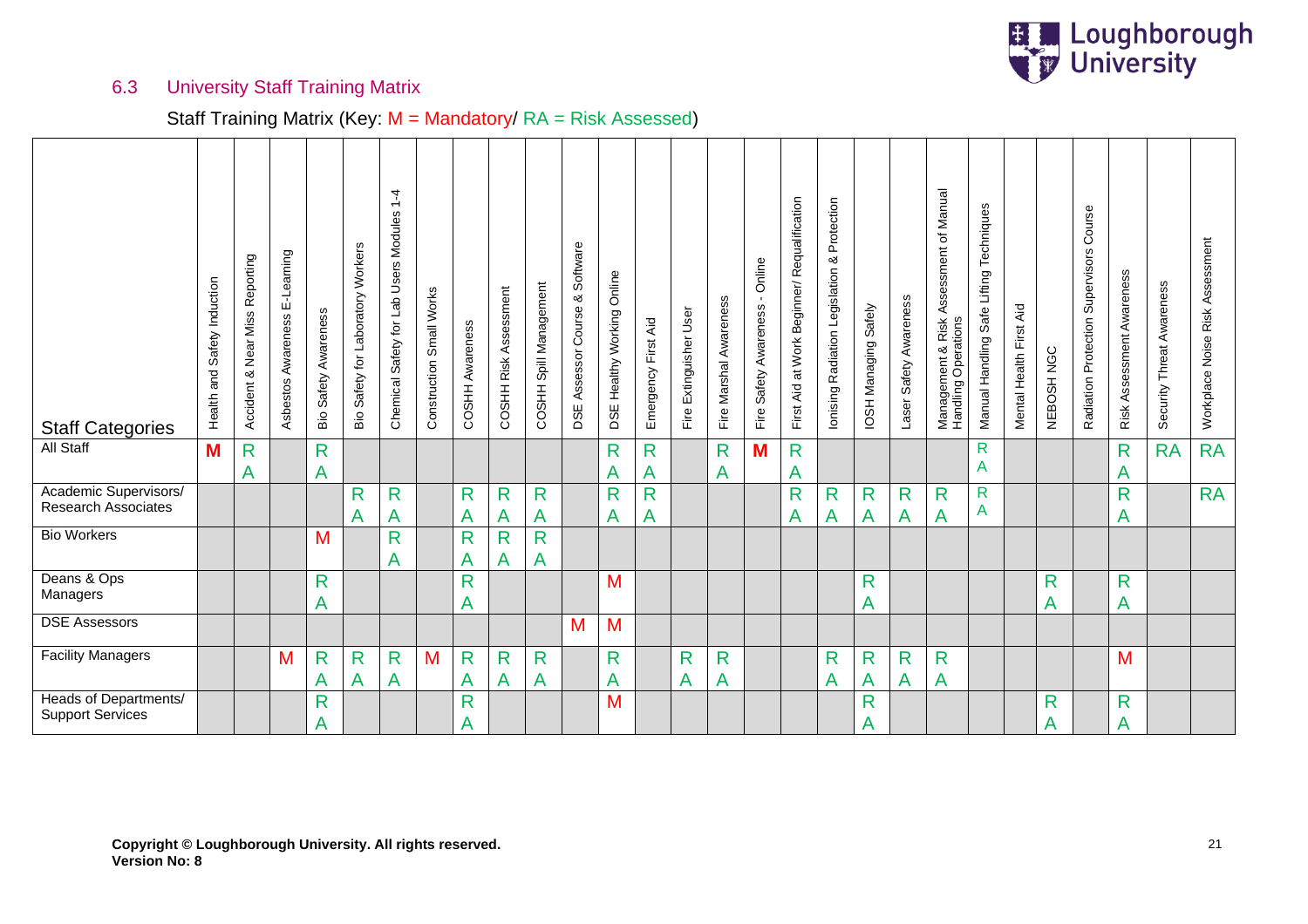

| <b>Staff Categories</b>                   | Health and Safety Induction | Accident & Near Miss Reporting | E-Learning<br>Asbestos Awareness | Bio Safety Awareness | Bio Safety for Laboratory Workers | 4<br>÷<br>Chemical Safety for Lab Users Modules | Small Works<br>Construction | COSHH Awareness | COSHH Risk Assessment | COSHH Spill Management | DSE Assessor Course & Software | DSE Healthy Working Online | Emergency First Aid | Fire Extinguisher User | Fire Marshal Awareness | Online<br>Fire Safety Awareness | First Aid at Work Beginner/ Requalification | Ionising Radiation Legislation & Protection | OSH Managing Safely | Laser Safety Awareness | Management & Risk Assessment of Manual Handling<br>Operations | Manual Handling Safe Lifting Techniques | Mental Health First Aid | NEBOSH NGC | Radiation Protection Supervisors Course | Risk Assessment Awareness | Security Threat Awareness | Workplace Noise Risk Assessment |
|-------------------------------------------|-----------------------------|--------------------------------|----------------------------------|----------------------|-----------------------------------|-------------------------------------------------|-----------------------------|-----------------|-----------------------|------------------------|--------------------------------|----------------------------|---------------------|------------------------|------------------------|---------------------------------|---------------------------------------------|---------------------------------------------|---------------------|------------------------|---------------------------------------------------------------|-----------------------------------------|-------------------------|------------|-----------------------------------------|---------------------------|---------------------------|---------------------------------|
| Laser Safety Officers                     |                             |                                |                                  |                      |                                   |                                                 |                             |                 |                       |                        |                                |                            |                     |                        |                        | M                               |                                             |                                             |                     | M                      | $\mathsf{R}$<br>Α                                             |                                         |                         |            |                                         |                           |                           |                                 |
| Maintenance Staff                         |                             |                                | M                                | $\mathsf{R}$<br>A    |                                   |                                                 |                             | M               |                       | $\mathsf{R}$<br>Α      |                                |                            | R<br>A              | M                      |                        |                                 | R<br>Α                                      |                                             | R<br>Α              |                        |                                                               | M                                       |                         |            |                                         |                           |                           | <b>RA</b>                       |
| <b>Mental Health First</b><br>Aiders      |                             |                                |                                  |                      |                                   |                                                 |                             |                 |                       |                        |                                |                            |                     |                        |                        |                                 |                                             |                                             |                     |                        |                                                               |                                         | M                       |            |                                         |                           |                           |                                 |
| <b>Radiation Protection</b><br>Supervisor |                             |                                |                                  |                      |                                   |                                                 |                             |                 |                       |                        |                                |                            |                     |                        |                        |                                 |                                             |                                             |                     |                        |                                                               |                                         |                         |            | M                                       |                           |                           |                                 |
| Radiation Workers                         |                             |                                |                                  |                      | $\mathsf{R}$<br>A                 | $\mathsf{R}$<br>A                               |                             | R<br>A          | $\mathsf{R}$<br>A     | $\mathsf{R}$<br>A      |                                |                            | R<br>A              |                        | R<br>Α                 |                                 |                                             | M                                           |                     |                        |                                                               |                                         |                         |            | $\mathsf{R}$<br>Α                       |                           |                           |                                 |
| <b>Security Staff</b>                     |                             |                                |                                  | M                    |                                   |                                                 |                             | R<br>А          |                       | M                      |                                |                            |                     |                        | M                      |                                 | M                                           |                                             | R<br>Α              |                        |                                                               | M                                       |                         |            |                                         |                           | M                         |                                 |
| Sub-Wardens                               |                             |                                |                                  | $\mathsf{R}$<br>A    |                                   |                                                 |                             |                 |                       |                        |                                |                            | M                   |                        | M                      |                                 |                                             |                                             |                     |                        |                                                               |                                         |                         |            |                                         |                           |                           |                                 |
| Technicians                               |                             | $\mathsf{R}$<br>A              | M                                |                      | R<br>A                            | $\mathsf{R}$<br>$\mathsf{A}$                    |                             | R<br>A          | R<br>A                | $\mathsf{R}$<br>A      |                                |                            |                     | $\mathsf{R}$<br>Α      | R<br>A                 |                                 |                                             | $\mathsf{R}$<br>Α                           | R<br>A              | R<br>A                 | R<br>A                                                        | M                                       |                         |            | R<br>A                                  | R<br>A                    |                           | <b>RA</b>                       |
| Wardens                                   |                             |                                |                                  | $\mathsf{R}$<br>A    |                                   |                                                 |                             | R<br>A          |                       |                        |                                |                            |                     |                        | M                      |                                 | M                                           |                                             |                     |                        |                                                               |                                         | М                       |            |                                         |                           |                           |                                 |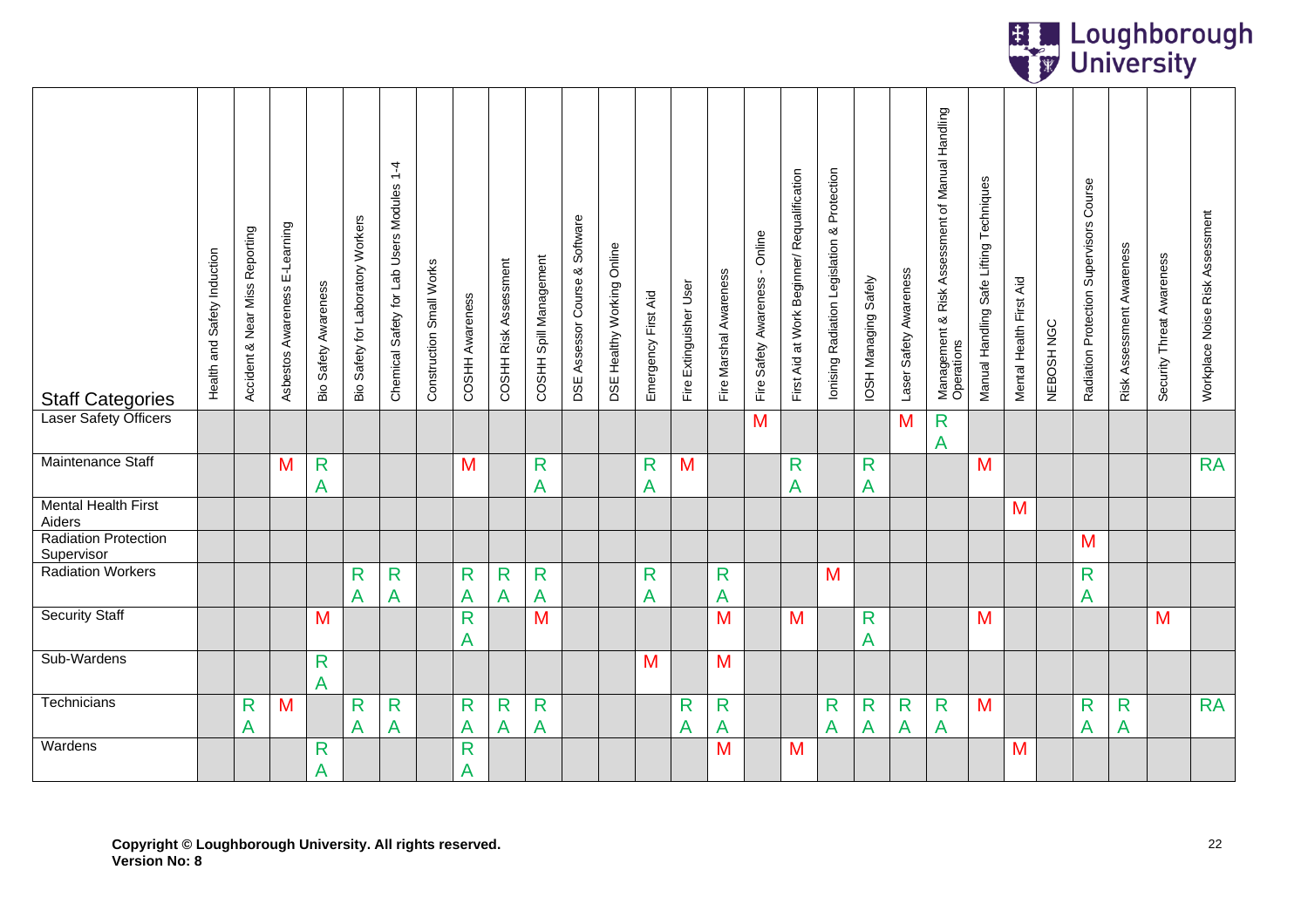